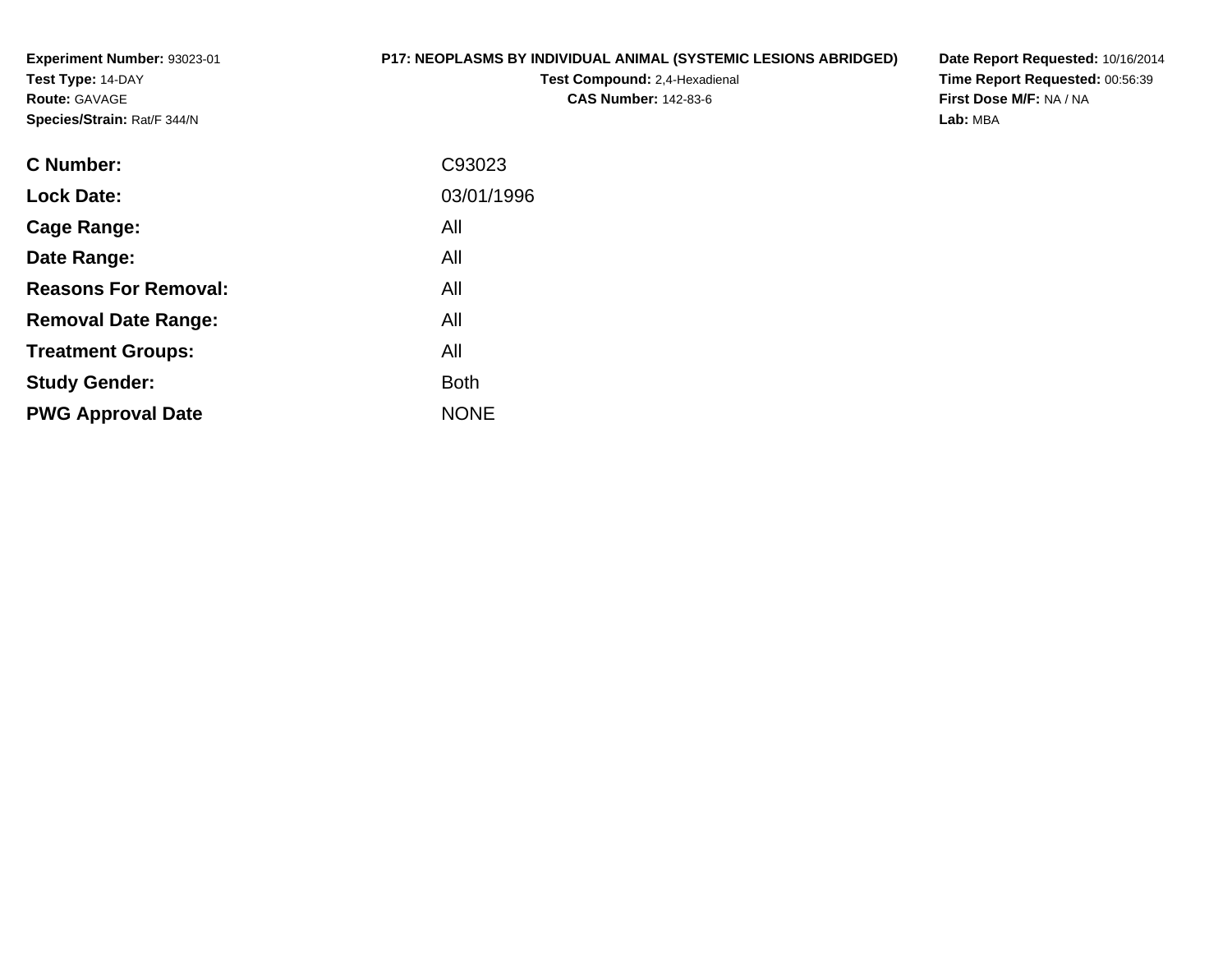**Test Type:** 14-DAY

**Route:** GAVAGE

I ..Insufficient tissue

**Species/Strain:** Rat/F 344/N

## **P17: NEOPLASMS BY INDIVIDUAL ANIMAL (SYSTEMIC LESIONS ABRIDGED)**

**Test Compound:** 2,4-Hexadienal **CAS Number:** 142-83-6

**Date Report Requested:** 10/16/2014**Time Report Requested:** 00:56:39**First Dose M/F:** NA / NA**Lab:** MBA

| F 344/N Rat Male<br><b>MG/KG</b><br>0.0                                                                             | DAY ON TEST<br><b>ANIMAL ID</b> | 0<br>0<br>1<br>$\overline{7}$<br>$\pmb{0}$<br>0 | $\pmb{\theta}$<br>$\boldsymbol{\theta}$<br>$\boldsymbol{l}$<br>$\overline{7}$<br>$\mathbf 0$<br>$\mathbf 0$ | $\pmb{\theta}$<br>$\boldsymbol{\theta}$<br>$\boldsymbol{l}$<br>$\overline{7}$<br>$\mathsf 0$<br>$\mathbf 0$ | 0<br>$\pmb{\theta}$<br>$\boldsymbol{l}$<br>$\overline{7}$<br>$\pmb{0}$<br>0 | $\pmb{\theta}$<br>$\boldsymbol{\theta}$<br>$\boldsymbol{l}$<br>$\overline{7}$<br>$\pmb{0}$<br>0 |                       |                                                       |
|---------------------------------------------------------------------------------------------------------------------|---------------------------------|-------------------------------------------------|-------------------------------------------------------------------------------------------------------------|-------------------------------------------------------------------------------------------------------------|-----------------------------------------------------------------------------|-------------------------------------------------------------------------------------------------|-----------------------|-------------------------------------------------------|
|                                                                                                                     |                                 | 0<br>0<br>1                                     | $\mathbf 0$<br>0<br>$\overline{2}$                                                                          | $\mathbf 0$<br>0<br>$\overline{3}$                                                                          | 0<br>0<br>4                                                                 | 0<br>0<br>$\overline{5}$                                                                        | <i><b>*TOTALS</b></i> |                                                       |
| <b>Alimentary System</b>                                                                                            |                                 |                                                 |                                                                                                             |                                                                                                             |                                                                             |                                                                                                 |                       |                                                       |
| Liver<br>Stomach, Forestomach<br><b>Cardiovascular System</b>                                                       |                                 | $\ddot{}$                                       |                                                                                                             | +<br>$+$                                                                                                    | +<br>$+$                                                                    | +<br>$\ddot{}$                                                                                  | 5<br>5                |                                                       |
| <b>NONE</b><br><b>Endocrine System</b>                                                                              |                                 |                                                 |                                                                                                             |                                                                                                             |                                                                             |                                                                                                 |                       |                                                       |
| <b>NONE</b><br><b>General Body System</b>                                                                           |                                 |                                                 |                                                                                                             |                                                                                                             |                                                                             |                                                                                                 |                       |                                                       |
| <b>NONE</b><br><b>Genital System</b>                                                                                |                                 |                                                 |                                                                                                             |                                                                                                             |                                                                             |                                                                                                 |                       |                                                       |
| <b>NONE</b><br><b>Hematopoietic System</b>                                                                          |                                 |                                                 |                                                                                                             |                                                                                                             |                                                                             |                                                                                                 |                       |                                                       |
| <b>NONE</b><br><b>Integumentary System</b>                                                                          |                                 |                                                 |                                                                                                             |                                                                                                             |                                                                             |                                                                                                 |                       |                                                       |
| <b>NONE</b><br><b>Musculoskeletal System</b>                                                                        |                                 |                                                 |                                                                                                             |                                                                                                             |                                                                             |                                                                                                 |                       |                                                       |
| <b>NONE</b><br><b>Nervous System</b>                                                                                |                                 |                                                 |                                                                                                             |                                                                                                             |                                                                             |                                                                                                 |                       |                                                       |
| * Total animals with tissue examined microscopically; Total animals with tumor<br>+ Tissue examined microscopically |                                 |                                                 |                                                                                                             |                                                                                                             |                                                                             |                                                                                                 |                       | M Missing tissue<br>A  Autolysis precludes evaluation |

M ..Missing tissue X ..Lesion present BLANK ..Not examined microscopically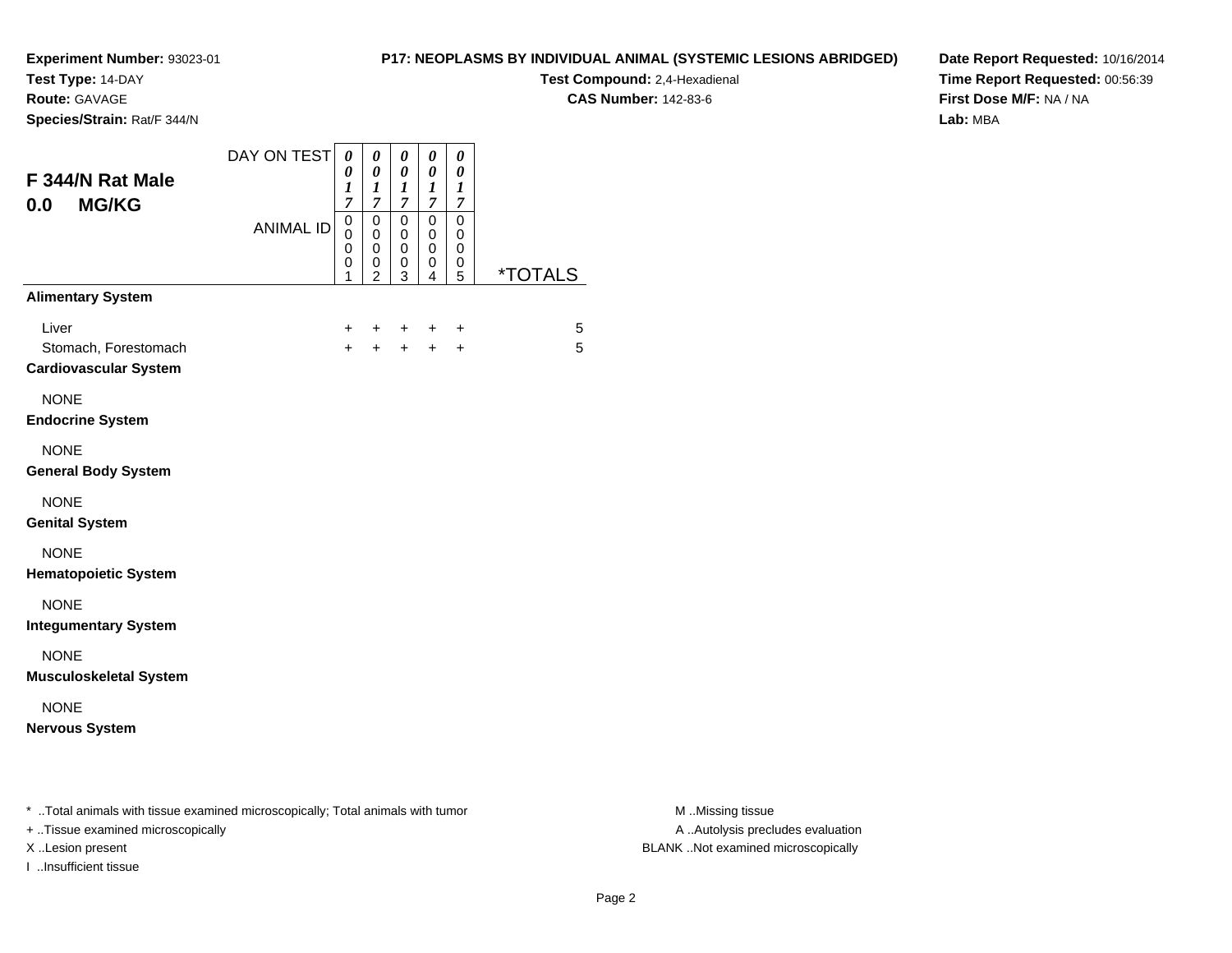**Test Type:** 14-DAY

**Route:** GAVAGE

**Species/Strain:** Rat/F 344/N

| <b>P17: NEOPLASMS BY INDIVIDUAL ANIMAL (SYSTEMIC LESIONS ABRIDGED)</b> |  |
|------------------------------------------------------------------------|--|
|------------------------------------------------------------------------|--|

**Test Compound:** 2,4-Hexadienal

**CAS Number:** 142-83-6

**Date Report Requested:** 10/16/2014**Time Report Requested:** 00:56:39**First Dose M/F:** NA / NA**Lab:** MBA

| F 344/N Rat Male<br><b>MG/KG</b><br>0.0     | DAY ON TESTI<br><b>ANIMAL ID</b> | 0<br>0<br>$\boldsymbol{l}$<br>$\overline{7}$<br>$\mathbf 0$<br>$\mathbf 0$<br>$\mathbf 0$<br>0<br>1 | 0<br>$\boldsymbol{\theta}$<br>$\boldsymbol{l}$<br>$\overline{7}$<br>0<br>0<br>$\mathbf 0$<br>0<br>$\overline{2}$ | 0<br>0<br>1<br>7<br>0<br>0<br>0<br>0<br>3 | 0<br>0<br>1<br>$\overline{7}$<br>0<br>$\mathbf 0$<br>$\mathbf 0$<br>$\mathbf 0$<br>4 | 0<br>0<br>1<br>7<br>$\Omega$<br>$\Omega$<br>$\Omega$<br>0<br>5 | <i><b>*TOTALS</b></i> |
|---------------------------------------------|----------------------------------|-----------------------------------------------------------------------------------------------------|------------------------------------------------------------------------------------------------------------------|-------------------------------------------|--------------------------------------------------------------------------------------|----------------------------------------------------------------|-----------------------|
| <b>NONE</b><br><b>Respiratory System</b>    |                                  |                                                                                                     |                                                                                                                  |                                           |                                                                                      |                                                                |                       |
| <b>NONE</b><br><b>Special Senses System</b> |                                  |                                                                                                     |                                                                                                                  |                                           |                                                                                      |                                                                |                       |
| <b>NONE</b><br><b>Urinary System</b>        |                                  |                                                                                                     |                                                                                                                  |                                           |                                                                                      |                                                                |                       |
| Kidney<br><b>SYSTEMIC LESIONS</b>           |                                  | $\ddot{}$                                                                                           |                                                                                                                  | $\div$                                    | $\div$                                                                               | $\ddot{}$                                                      | 5                     |
| Multiple Organ                              |                                  | +                                                                                                   |                                                                                                                  |                                           |                                                                                      | ÷                                                              | 5                     |

\* ..Total animals with tissue examined microscopically; Total animals with tumor **M** ..Missing tissue M ..Missing tissue

+ ..Tissue examined microscopically

I ..Insufficient tissue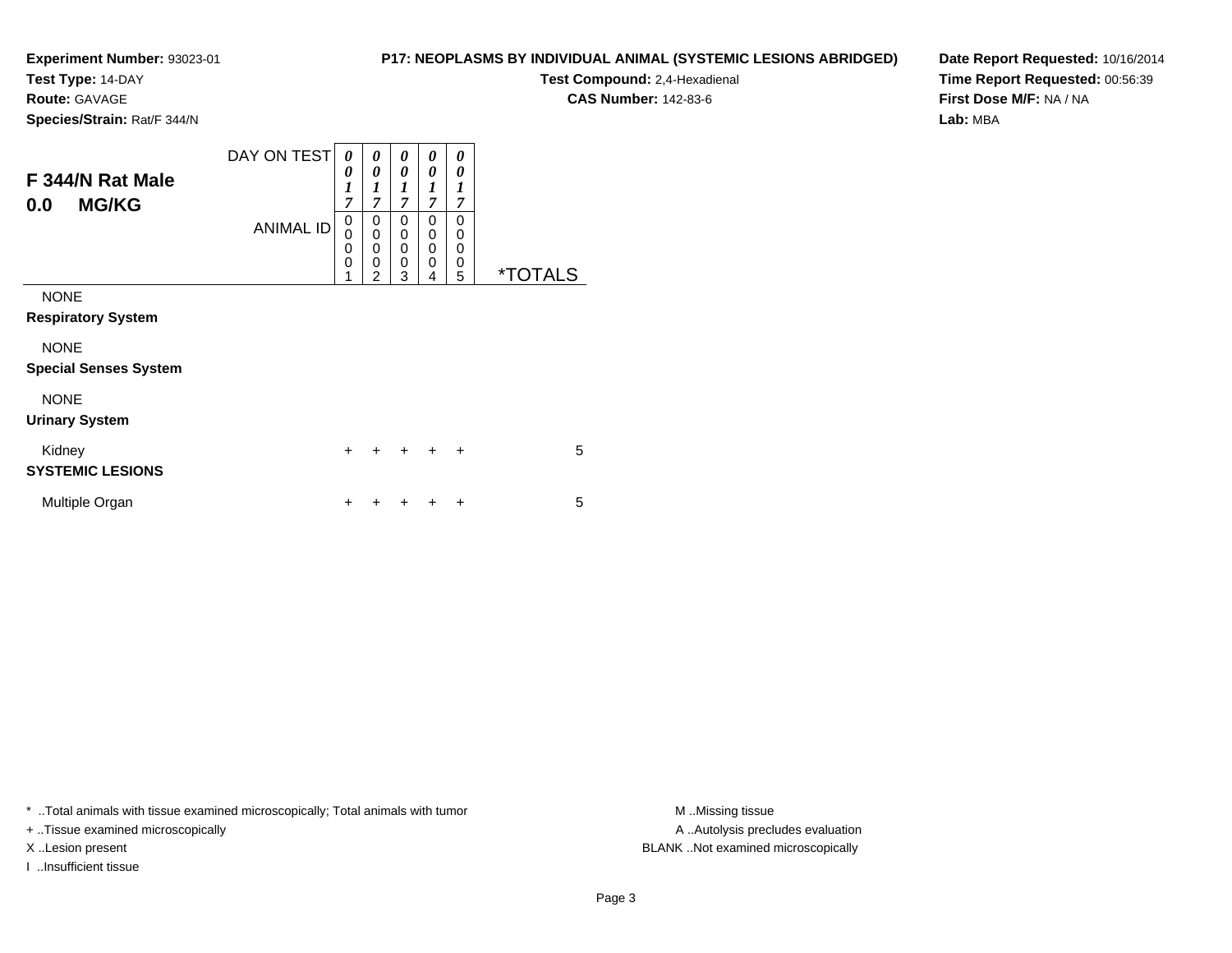|                                 | P17: NEOPLASMS BY INDIVIDUAL ANIMAL (SYSTEMIC LESIONS ABRIDGED)<br>Test Compound: 2,4-Hexadienal<br><b>CAS Number: 142-83-6</b> | Date Report Requested: 10/16/2014<br>Time Report Requested: 00:56:39<br>First Dose M/F: NA / NA<br>Lab: MBA |
|---------------------------------|---------------------------------------------------------------------------------------------------------------------------------|-------------------------------------------------------------------------------------------------------------|
| DAY ON TEST<br><b>ANIMAL ID</b> |                                                                                                                                 |                                                                                                             |
|                                 |                                                                                                                                 |                                                                                                             |
|                                 |                                                                                                                                 |                                                                                                             |
|                                 |                                                                                                                                 |                                                                                                             |
|                                 |                                                                                                                                 |                                                                                                             |
|                                 |                                                                                                                                 |                                                                                                             |
|                                 |                                                                                                                                 |                                                                                                             |
|                                 |                                                                                                                                 |                                                                                                             |
|                                 |                                                                                                                                 |                                                                                                             |
|                                 |                                                                                                                                 |                                                                                                             |
|                                 |                                                                                                                                 |                                                                                                             |
|                                 | Experiment Number: 93023-01                                                                                                     | <i><b>*TOTALS</b></i>                                                                                       |

\* ..Total animals with tissue examined microscopically; Total animals with tumor M..Missing tissue M

+ ..Tissue examined microscopically

I ..Insufficient tissue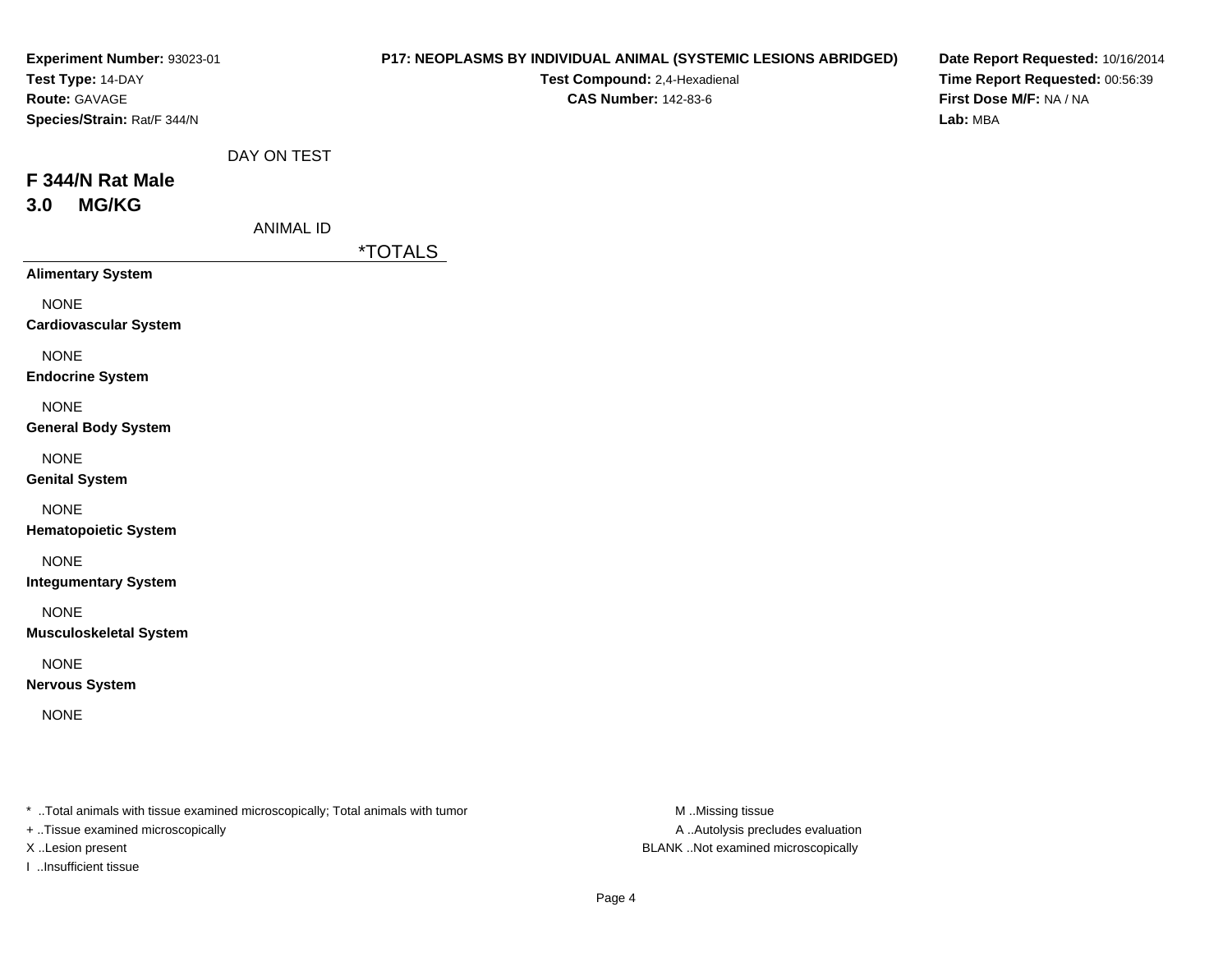| Experiment Number: 93023-01<br>Test Type: 14-DAY<br>Route: GAVAGE<br>Species/Strain: Rat/F 344/N |                  | P17: NEOPLASMS BY INDIVIDUAL ANIMAL (SYSTEMIC LESIONS ABRIDGED)<br>Test Compound: 2,4-Hexadienal<br><b>CAS Number: 142-83-6</b> | Date Report Requested: 10/16/2014<br>Time Report Requested: 00:56:39<br>First Dose M/F: NA / NA<br>Lab: MBA |
|--------------------------------------------------------------------------------------------------|------------------|---------------------------------------------------------------------------------------------------------------------------------|-------------------------------------------------------------------------------------------------------------|
|                                                                                                  | DAY ON TEST      |                                                                                                                                 |                                                                                                             |
| F 344/N Rat Male                                                                                 |                  |                                                                                                                                 |                                                                                                             |
| <b>MG/KG</b><br>3.0                                                                              |                  |                                                                                                                                 |                                                                                                             |
|                                                                                                  | <b>ANIMAL ID</b> |                                                                                                                                 |                                                                                                             |
|                                                                                                  |                  | <i><b>*TOTALS</b></i>                                                                                                           |                                                                                                             |
| <b>Respiratory System</b>                                                                        |                  |                                                                                                                                 |                                                                                                             |
| <b>NONE</b>                                                                                      |                  |                                                                                                                                 |                                                                                                             |
| <b>Special Senses System</b>                                                                     |                  |                                                                                                                                 |                                                                                                             |
| <b>NONE</b>                                                                                      |                  |                                                                                                                                 |                                                                                                             |
| <b>Urinary System</b>                                                                            |                  |                                                                                                                                 |                                                                                                             |
| <b>NONE</b>                                                                                      |                  |                                                                                                                                 |                                                                                                             |
| <b>SYSTEMIC LESIONS</b>                                                                          |                  |                                                                                                                                 |                                                                                                             |
| Multiple Organ                                                                                   |                  | 0                                                                                                                               |                                                                                                             |
|                                                                                                  |                  |                                                                                                                                 |                                                                                                             |

\* ..Total animals with tissue examined microscopically; Total animals with tumor M..Missing tissue M ..Missing tissue

+ ..Tissue examined microscopically

I ..Insufficient tissue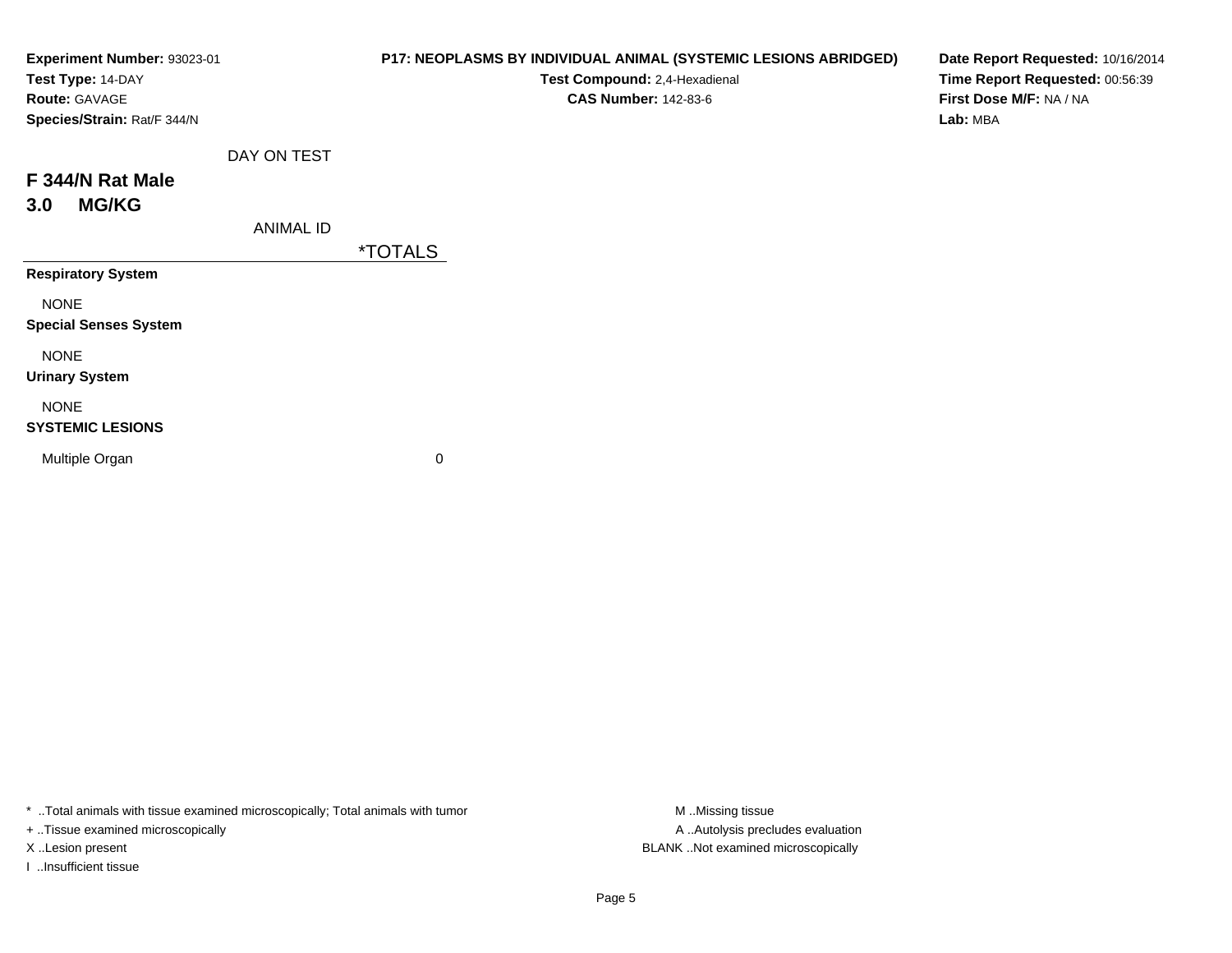| P17: NEOPLASMS BY INDIVIDUAL ANIMAL (SYSTEMIC LESIONS ABRIDGED)<br>Test Compound: 2,4-Hexadienal<br><b>CAS Number: 142-83-6</b> | Date Report Requested: 10/16/2014<br>Time Report Requested: 00:56:39<br>First Dose M/F: NA / NA<br>Lab: MBA |
|---------------------------------------------------------------------------------------------------------------------------------|-------------------------------------------------------------------------------------------------------------|
|                                                                                                                                 |                                                                                                             |
|                                                                                                                                 |                                                                                                             |
|                                                                                                                                 |                                                                                                             |
|                                                                                                                                 |                                                                                                             |
|                                                                                                                                 |                                                                                                             |
|                                                                                                                                 |                                                                                                             |
|                                                                                                                                 |                                                                                                             |
|                                                                                                                                 |                                                                                                             |
|                                                                                                                                 |                                                                                                             |
|                                                                                                                                 |                                                                                                             |
|                                                                                                                                 |                                                                                                             |
|                                                                                                                                 | DAY ON TEST<br><b>ANIMAL ID</b><br><i><b>*TOTALS</b></i>                                                    |

\* ..Total animals with tissue examined microscopically; Total animals with tumor M..Missing tissue M

+ ..Tissue examined microscopically

I ..Insufficient tissue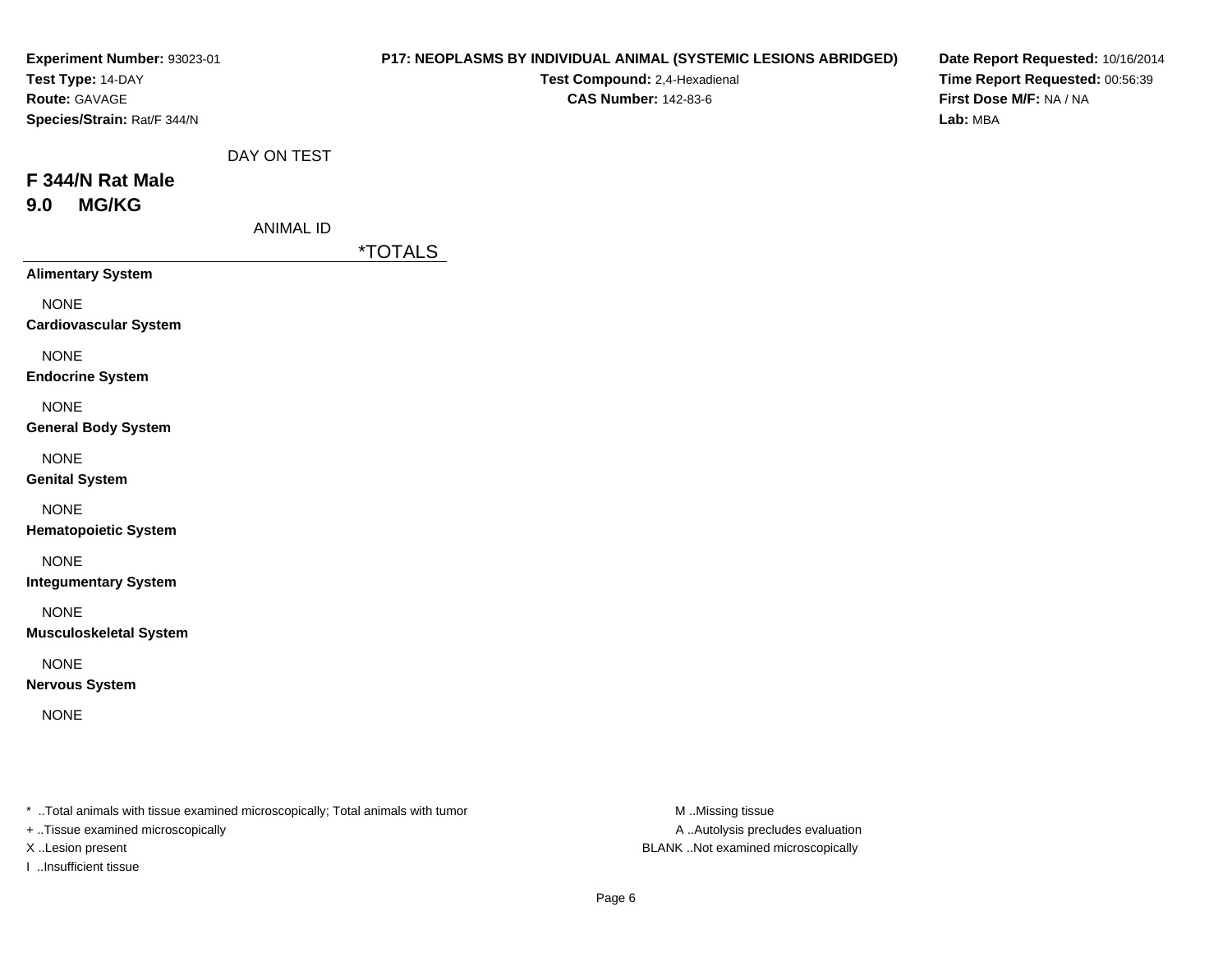| Experiment Number: 93023-01<br>Test Type: 14-DAY<br><b>Route: GAVAGE</b><br>Species/Strain: Rat/F 344/N |                  | P17: NEOPLASMS BY INDIVIDUAL ANIMAL (SYSTEMIC LESIONS ABRIDGED)<br>Test Compound: 2,4-Hexadienal<br><b>CAS Number: 142-83-6</b> | Date Report Requested: 10/16/2014<br>Time Report Requested: 00:56:39<br>First Dose M/F: NA / NA<br>Lab: MBA |
|---------------------------------------------------------------------------------------------------------|------------------|---------------------------------------------------------------------------------------------------------------------------------|-------------------------------------------------------------------------------------------------------------|
|                                                                                                         | DAY ON TEST      |                                                                                                                                 |                                                                                                             |
| F 344/N Rat Male<br><b>MG/KG</b><br>9.0                                                                 |                  |                                                                                                                                 |                                                                                                             |
|                                                                                                         | <b>ANIMAL ID</b> | <i><b>*TOTALS</b></i>                                                                                                           |                                                                                                             |
| <b>Respiratory System</b>                                                                               |                  |                                                                                                                                 |                                                                                                             |
| <b>NONE</b><br><b>Special Senses System</b>                                                             |                  |                                                                                                                                 |                                                                                                             |
| <b>NONE</b><br><b>Urinary System</b>                                                                    |                  |                                                                                                                                 |                                                                                                             |
| <b>NONE</b><br><b>SYSTEMIC LESIONS</b>                                                                  |                  |                                                                                                                                 |                                                                                                             |
| Multiple Organ                                                                                          |                  | 0                                                                                                                               |                                                                                                             |

\* ..Total animals with tissue examined microscopically; Total animals with tumor M..Missing tissue M ..Missing tissue

+ ..Tissue examined microscopically

I ..Insufficient tissue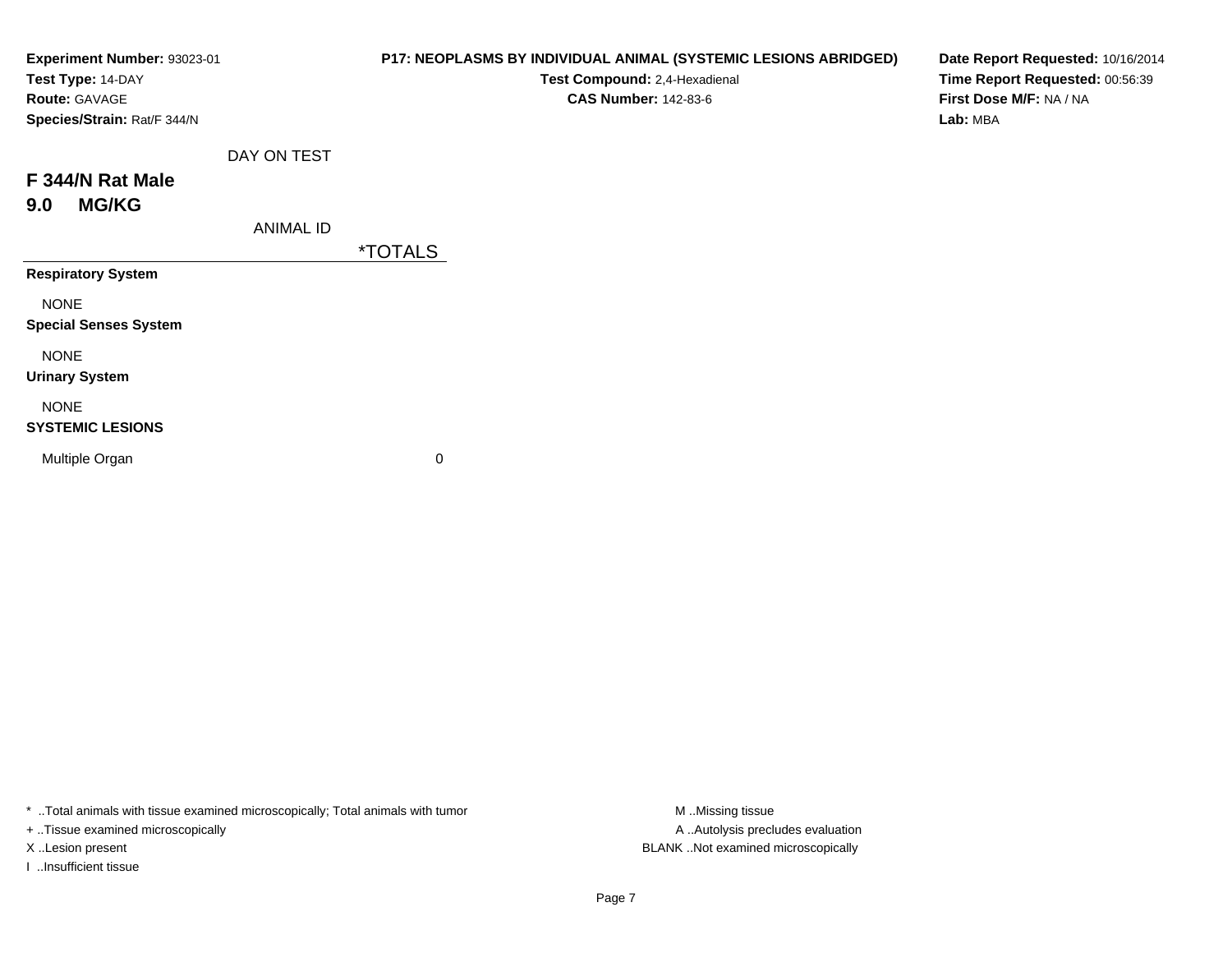**Test Type:** 14-DAY

**Route:** GAVAGE

**Species/Strain:** Rat/F 344/N

## **P17: NEOPLASMS BY INDIVIDUAL ANIMAL (SYSTEMIC LESIONS ABRIDGED)**

**Test Compound:** 2,4-Hexadienal **CAS Number:** 142-83-6

**Date Report Requested:** 10/16/2014**Time Report Requested:** 00:56:39**First Dose M/F:** NA / NA**Lab:** MBA

|                  | $\overline{7}$                             | $\overline{7}$                                                    | 1<br>$\overline{7}$              | $\boldsymbol{l}$<br>$\overline{7}$ | 1<br>$\overline{7}$                    |                       |
|------------------|--------------------------------------------|-------------------------------------------------------------------|----------------------------------|------------------------------------|----------------------------------------|-----------------------|
| <b>ANIMAL ID</b> | 0<br>$\mathbf 0$<br>0<br>$\mathbf{1}$<br>6 | $\mathbf 0$<br>$\mathbf 0$<br>0<br>$\mathbf{1}$<br>$\overline{7}$ | 0<br>0<br>0<br>$\mathbf{1}$<br>8 | 0<br>0<br>0<br>1<br>9              | 0<br>0<br>0<br>$\overline{\mathbf{c}}$ | <i><b>*TOTALS</b></i> |
|                  |                                            |                                                                   |                                  |                                    |                                        |                       |
|                  | +                                          | +                                                                 | ٠                                | $\ddot{}$                          | $\ddot{}$                              | 5                     |
|                  |                                            |                                                                   |                                  |                                    |                                        |                       |
|                  |                                            |                                                                   |                                  |                                    |                                        |                       |
|                  |                                            |                                                                   |                                  |                                    |                                        |                       |
|                  |                                            |                                                                   |                                  |                                    |                                        |                       |
|                  |                                            |                                                                   |                                  |                                    |                                        |                       |
|                  |                                            |                                                                   |                                  |                                    |                                        |                       |
|                  |                                            |                                                                   |                                  |                                    |                                        |                       |
|                  |                                            |                                                                   |                                  |                                    |                                        |                       |
|                  |                                            |                                                                   |                                  |                                    |                                        | $\mathbf 0$           |

\* ..Total animals with tissue examined microscopically; Total animals with tumor **M** . Missing tissue M ..Missing tissue

+ ..Tissue examined microscopically

I ..Insufficient tissue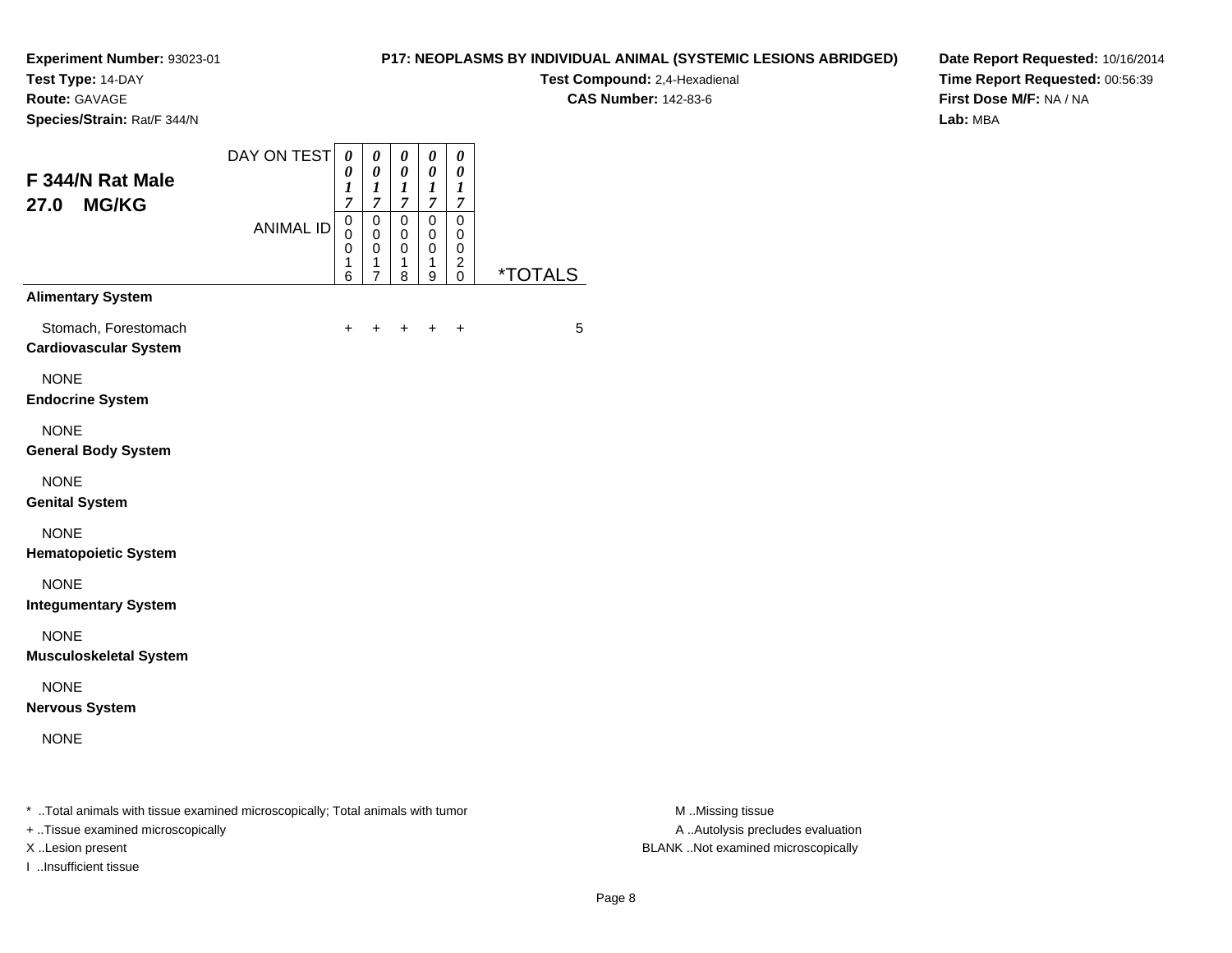**Test Type:** 14-DAY

**Route:** GAVAGE

**Species/Strain:** Rat/F 344/N

#### DAY ON TEST**F 344/N Rat Male27.0 MG/KG**ANIMAL ID*0 0 1 7*0<br>0<br>0<br>1 *0 0 1 7*0<br>0<br>0<br>1 *0 0 1 7* 0 0 0*0 0 1 7* 0*0 0 1 7*0

6

7

 18  0 0 1 90<br>0<br>0<br>0<br>0 0 \*TOTALS

**Respiratory System**

NONE

#### **Special Senses System**

NONE

**Urinary System**

#### NONE

## **SYSTEMIC LESIONS**

| Multiple Organ |  |  |  | + + + + + |  |  |  |
|----------------|--|--|--|-----------|--|--|--|
|----------------|--|--|--|-----------|--|--|--|

\* ..Total animals with tissue examined microscopically; Total animals with tumor **M** ..Missing tissue M ..Missing tissue

+ ..Tissue examined microscopically

I ..Insufficient tissue

**CAS Number:** 142-83-6

**P17: NEOPLASMS BY INDIVIDUAL ANIMAL (SYSTEMIC LESIONS ABRIDGED)Test Compound:** 2,4-Hexadienal

**Date Report Requested:** 10/16/2014**Time Report Requested:** 00:56:39**First Dose M/F:** NA / NA**Lab:** MBA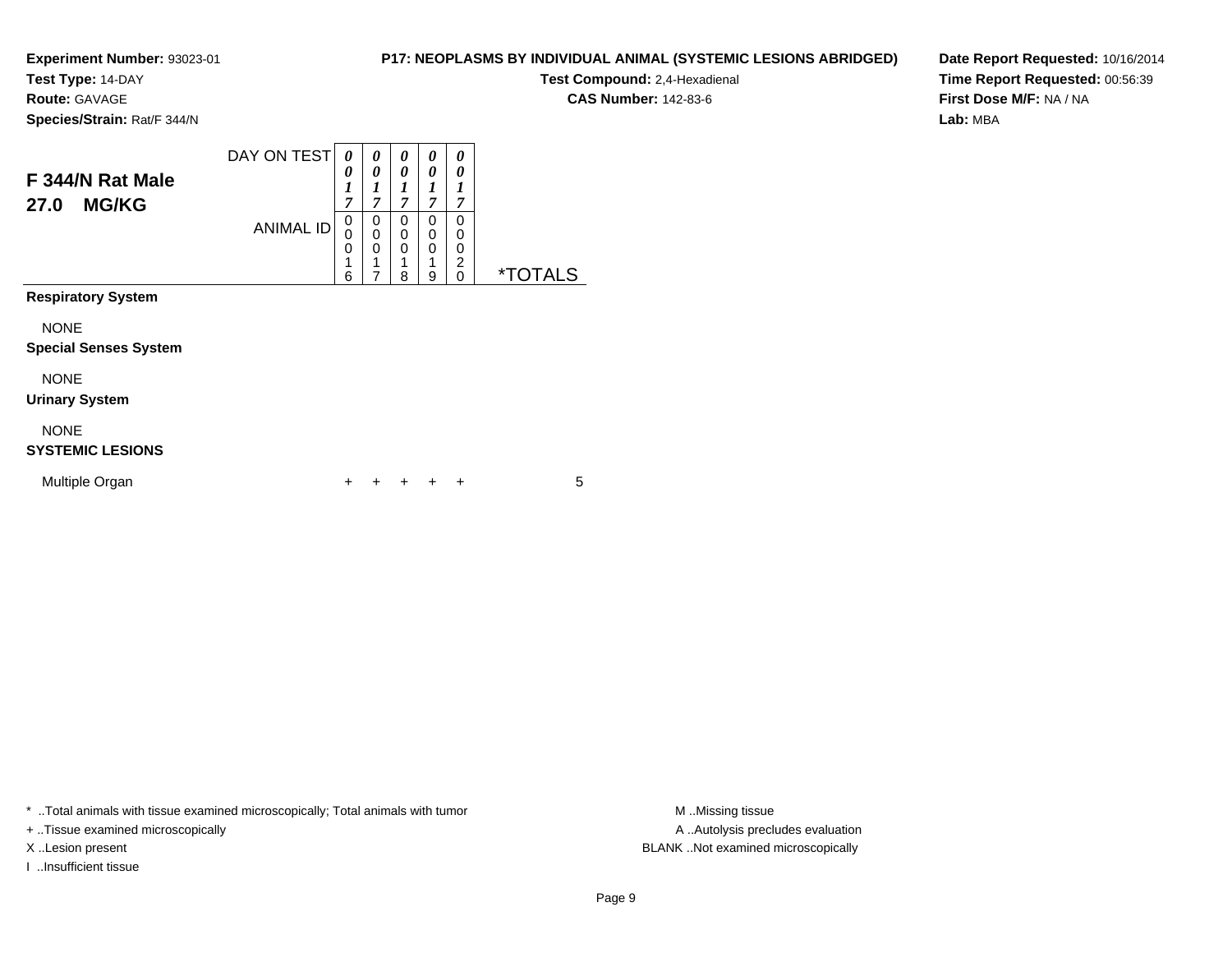**Test Type:** 14-DAY

**Route:** GAVAGE

**Species/Strain:** Rat/F 344/N

## **P17: NEOPLASMS BY INDIVIDUAL ANIMAL (SYSTEMIC LESIONS ABRIDGED)**

**Test Compound:** 2,4-Hexadienal **CAS Number:** 142-83-6

**Date Report Requested:** 10/16/2014**Time Report Requested:** 00:56:39**First Dose M/F:** NA / NA**Lab:** MBA

| F 344/N Rat Male<br><b>MG/KG</b><br>80.0                      | DAY ON TEST      | 0<br>0<br>$\boldsymbol{l}$<br>$\boldsymbol{7}$ | 0<br>$\boldsymbol{\theta}$<br>$\boldsymbol{l}$<br>$\overline{7}$ | 0<br>0<br>$\boldsymbol{l}$<br>$\overline{7}$         | 0<br>0<br>$\boldsymbol{l}$<br>$\overline{7}$ | 0<br>0<br>1<br>$\overline{7}$                  |                       |
|---------------------------------------------------------------|------------------|------------------------------------------------|------------------------------------------------------------------|------------------------------------------------------|----------------------------------------------|------------------------------------------------|-----------------------|
|                                                               | <b>ANIMAL ID</b> | 0<br>0<br>0<br>$\overline{c}$<br>1             | $\mathbf 0$<br>0<br>$\mathbf 0$<br>$\frac{2}{2}$                 | $\pmb{0}$<br>$\pmb{0}$<br>$\pmb{0}$<br>$\frac{2}{3}$ | $\mathsf 0$<br>0<br>$\mathsf 0$<br>$_4^2$    | $\mathsf 0$<br>0<br>$\pmb{0}$<br>$\frac{2}{5}$ | <i><b>*TOTALS</b></i> |
| <b>Alimentary System</b>                                      |                  |                                                |                                                                  |                                                      |                                              |                                                |                       |
| Liver<br>Stomach, Forestomach<br><b>Cardiovascular System</b> |                  | +<br>$\ddot{}$                                 | +<br>$\ddot{}$                                                   | $\ddot{}$<br>$+$                                     | $+$                                          | $\ddot{}$<br>$\ddot{}$                         | 5<br>5                |
| <b>NONE</b><br><b>Endocrine System</b>                        |                  |                                                |                                                                  |                                                      |                                              |                                                |                       |
| <b>NONE</b><br><b>General Body System</b>                     |                  |                                                |                                                                  |                                                      |                                              |                                                |                       |
| <b>NONE</b><br><b>Genital System</b>                          |                  |                                                |                                                                  |                                                      |                                              |                                                |                       |
| <b>NONE</b><br><b>Hematopoietic System</b>                    |                  |                                                |                                                                  |                                                      |                                              |                                                |                       |
| <b>NONE</b><br><b>Integumentary System</b>                    |                  |                                                |                                                                  |                                                      |                                              |                                                |                       |
| <b>NONE</b><br><b>Musculoskeletal System</b>                  |                  |                                                |                                                                  |                                                      |                                              |                                                |                       |
| <b>NONE</b><br><b>Nervous System</b>                          |                  |                                                |                                                                  |                                                      |                                              |                                                |                       |

\* ..Total animals with tissue examined microscopically; Total animals with tumor **M** ...Missing tissue M ...Missing tissue

+ ..Tissue examined microscopically

I ..Insufficient tissue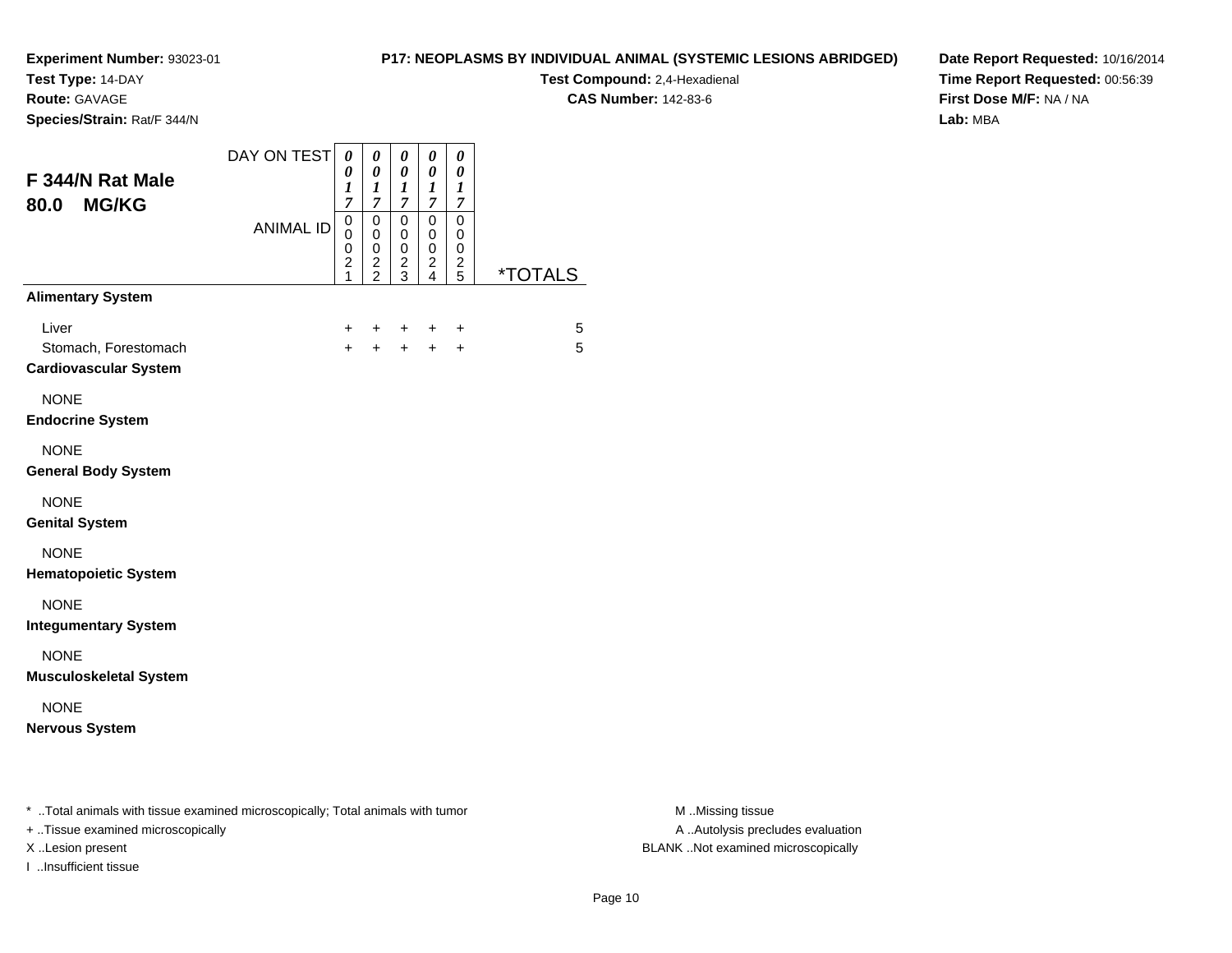**Test Type:** 14-DAY

**Route:** GAVAGE

**Species/Strain:** Rat/F 344/N

# **P17: NEOPLASMS BY INDIVIDUAL ANIMAL (SYSTEMIC LESIONS ABRIDGED)**

**Test Compound:** 2,4-Hexadienal **CAS Number:** 142-83-6

**Date Report Requested:** 10/16/2014**Time Report Requested:** 00:56:39**First Dose M/F:** NA / NA**Lab:** MBA

| F 344/N Rat Male<br><b>MG/KG</b><br>80.0    | DAY ON TESTI<br><b>ANIMAL ID</b> | 0<br>0<br>$\boldsymbol{l}$<br>7<br>0<br>$\mathbf 0$<br>$\mathbf 0$<br>$\overline{2}$<br>1 | 0<br>$\boldsymbol{\theta}$<br>1<br>$\overline{7}$<br>0<br>$\mathbf 0$<br>0<br>$\overline{2}$<br>$\overline{2}$ | 0<br>0<br>$\boldsymbol{l}$<br>$\overline{7}$<br>0<br>0<br>0<br>$\overline{c}$<br>3 | 0<br>0<br>1<br>7<br>0<br>0<br>0<br>$\overline{c}$<br>4 | 0<br>0<br>$\boldsymbol{l}$<br>7<br>$\Omega$<br>0<br>0<br>$\overline{2}$<br>5 | <i><b>*TOTALS</b></i> |
|---------------------------------------------|----------------------------------|-------------------------------------------------------------------------------------------|----------------------------------------------------------------------------------------------------------------|------------------------------------------------------------------------------------|--------------------------------------------------------|------------------------------------------------------------------------------|-----------------------|
| <b>NONE</b><br><b>Respiratory System</b>    |                                  |                                                                                           |                                                                                                                |                                                                                    |                                                        |                                                                              |                       |
| <b>NONE</b><br><b>Special Senses System</b> |                                  |                                                                                           |                                                                                                                |                                                                                    |                                                        |                                                                              |                       |
| <b>NONE</b><br><b>Urinary System</b>        |                                  |                                                                                           |                                                                                                                |                                                                                    |                                                        |                                                                              |                       |
| Kidney<br><b>SYSTEMIC LESIONS</b>           |                                  | $\ddot{}$                                                                                 |                                                                                                                | $\div$                                                                             | $\div$                                                 | $\ddot{}$                                                                    | 5                     |
| Multiple Organ                              |                                  | ٠                                                                                         |                                                                                                                |                                                                                    |                                                        | ÷                                                                            | 5                     |

\* ..Total animals with tissue examined microscopically; Total animals with tumor **M** . Missing tissue M ..Missing tissue

+ ..Tissue examined microscopically

I ..Insufficient tissue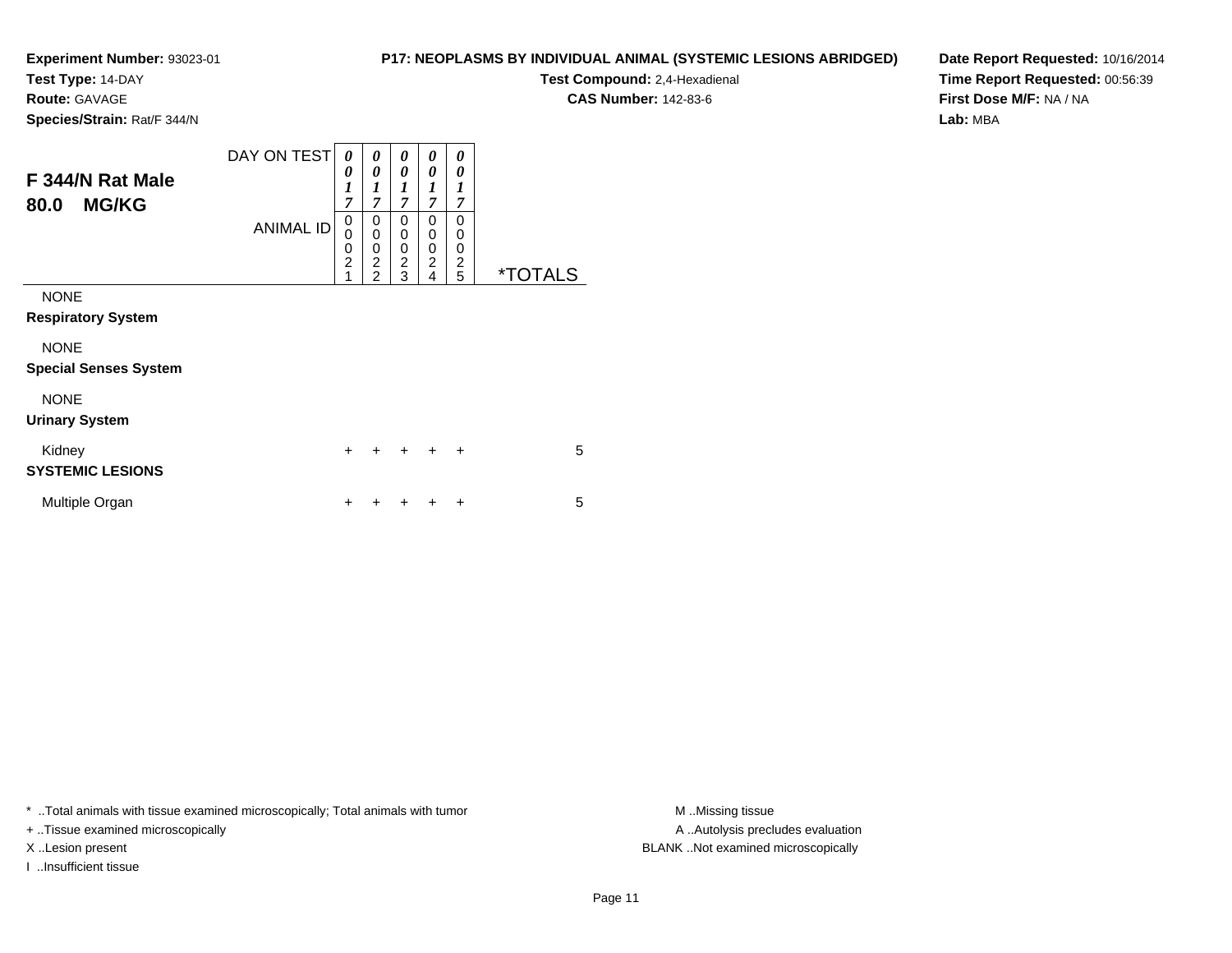**Test Type:** 14-DAY

**Route:** GAVAGE

**Species/Strain:** Rat/F 344/N

### **P17: NEOPLASMS BY INDIVIDUAL ANIMAL (SYSTEMIC LESIONS ABRIDGED)**

**Test Compound:** 2,4-Hexadienal **CAS Number:** 142-83-6

**Date Report Requested:** 10/16/2014**Time Report Requested:** 00:56:39**First Dose M/F:** NA / NA**Lab:** MBA

| DAY ON TEST<br><b>ANIMAL ID</b> | 0<br>0<br>$\boldsymbol{l}$<br>$\overline{7}$<br>$\overline{0}$<br>0<br>0<br>$\overline{\mathbf{c}}$<br>6 | $\boldsymbol{\theta}$<br>$\boldsymbol{\theta}$<br>$\boldsymbol{l}$<br>$\overline{7}$<br>$\mathbf 0$<br>0<br>$\mathbf 0$<br>$\overline{\mathbf{c}}$<br>9 | $\boldsymbol{\theta}$<br>$\boldsymbol{\theta}$<br>$\boldsymbol{\theta}$<br>$\boldsymbol{2}$<br>$\mathbf 0$<br>0<br>0<br>3<br>0 | 0<br>$\boldsymbol{\theta}$<br>$\pmb{\theta}$<br>$\mathfrak{z}$<br>$\mathbf 0$<br>0<br>0<br>$\frac{2}{7}$ | $\boldsymbol{\theta}$<br>$\pmb{\theta}$<br>0<br>5<br>$\mathbf 0$<br>0<br>0<br>$\frac{2}{8}$ | <i><b>*TOTALS</b></i> |
|---------------------------------|----------------------------------------------------------------------------------------------------------|---------------------------------------------------------------------------------------------------------------------------------------------------------|--------------------------------------------------------------------------------------------------------------------------------|----------------------------------------------------------------------------------------------------------|---------------------------------------------------------------------------------------------|-----------------------|
|                                 |                                                                                                          |                                                                                                                                                         |                                                                                                                                |                                                                                                          |                                                                                             |                       |
|                                 | +<br>$\ddot{}$                                                                                           | +<br>$+$                                                                                                                                                | $\pm$<br>$+$<br>$\div$                                                                                                         | $+$<br>$+$                                                                                               | $\ddot{}$<br>$+$                                                                            | 5<br>5<br>1           |
|                                 |                                                                                                          |                                                                                                                                                         |                                                                                                                                |                                                                                                          |                                                                                             |                       |
|                                 |                                                                                                          |                                                                                                                                                         |                                                                                                                                |                                                                                                          |                                                                                             |                       |
|                                 |                                                                                                          |                                                                                                                                                         |                                                                                                                                |                                                                                                          |                                                                                             |                       |
|                                 |                                                                                                          |                                                                                                                                                         |                                                                                                                                |                                                                                                          |                                                                                             |                       |
|                                 | $\ddot{}$                                                                                                | $\ddot{}$                                                                                                                                               |                                                                                                                                |                                                                                                          |                                                                                             | $\overline{2}$        |
|                                 |                                                                                                          |                                                                                                                                                         |                                                                                                                                |                                                                                                          |                                                                                             |                       |
|                                 |                                                                                                          |                                                                                                                                                         |                                                                                                                                |                                                                                                          |                                                                                             |                       |
|                                 |                                                                                                          |                                                                                                                                                         |                                                                                                                                |                                                                                                          |                                                                                             |                       |

\* ..Total animals with tissue examined microscopically; Total animals with tumor **M** . Missing tissue M ..Missing tissue

+ ..Tissue examined microscopically

I ..Insufficient tissue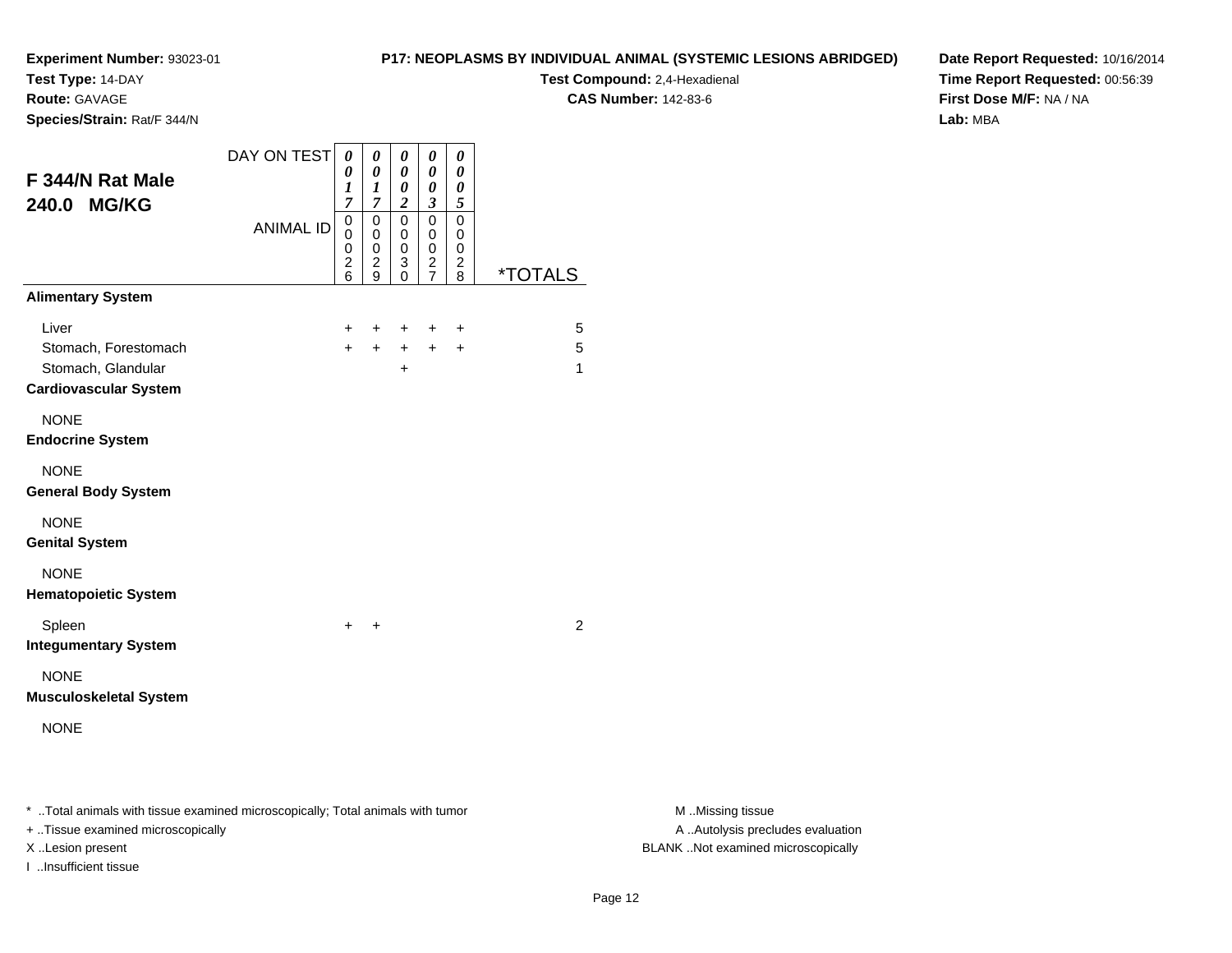**Test Type:** 14-DAY

**Route:** GAVAGE

**P17: NEOPLASMS BY INDIVIDUAL ANIMAL (SYSTEMIC LESIONS ABRIDGED)**

**Test Compound:** 2,4-Hexadienal **CAS Number:** 142-83-6

**Date Report Requested:** 10/16/2014**Time Report Requested:** 00:56:39**First Dose M/F:** NA / NA**Lab:** MBA

|  | Species/Strain: Rat/F 344/N |
|--|-----------------------------|
|  |                             |

| F 344/N Rat Male<br><b>MG/KG</b><br>240.0   | DAY ON TEST      | 0<br>0<br>7                                           | 0<br>0<br>1<br>$\overline{7}$                      | 0<br>0<br>0<br>$\overline{2}$                                             | 0<br>$\boldsymbol{\theta}$<br>0<br>$\overline{\mathbf{3}}$ | 0<br>$\theta$<br>0<br>5                     |                              |
|---------------------------------------------|------------------|-------------------------------------------------------|----------------------------------------------------|---------------------------------------------------------------------------|------------------------------------------------------------|---------------------------------------------|------------------------------|
|                                             | <b>ANIMAL ID</b> | $\mathbf 0$<br>0<br>0<br>$\overline{\mathbf{c}}$<br>6 | 0<br>$\pmb{0}$<br>$\pmb{0}$<br>$\overline{2}$<br>9 | 0<br>$\mathbf 0$<br>$\pmb{0}$<br>$\ensuremath{\mathsf{3}}$<br>$\mathbf 0$ | 0<br>$\mathbf 0$<br>$\pmb{0}$<br>$\frac{2}{7}$             | 0<br>0<br>0<br>$\overline{\mathbf{c}}$<br>8 | <i><b>*TOTALS</b></i>        |
| <b>Nervous System</b>                       |                  |                                                       |                                                    |                                                                           |                                                            |                                             |                              |
| <b>NONE</b><br><b>Respiratory System</b>    |                  |                                                       |                                                    |                                                                           |                                                            |                                             |                              |
| <b>NONE</b><br><b>Special Senses System</b> |                  |                                                       |                                                    |                                                                           |                                                            |                                             |                              |
| <b>NONE</b><br><b>Urinary System</b>        |                  |                                                       |                                                    |                                                                           |                                                            |                                             |                              |
| Kidney<br><b>SYSTEMIC LESIONS</b>           |                  | $+$                                                   |                                                    | $+$ + A +                                                                 |                                                            |                                             | 4                            |
| Multiple Organ                              |                  | +                                                     | +                                                  | ÷                                                                         | $\ddot{}$                                                  | $\ddot{}$                                   | 5<br>*** END OF MALE DATA*** |

\* ..Total animals with tissue examined microscopically; Total animals with tumor **M** . Missing tissue M ..Missing tissue

+ ..Tissue examined microscopically

I ..Insufficient tissue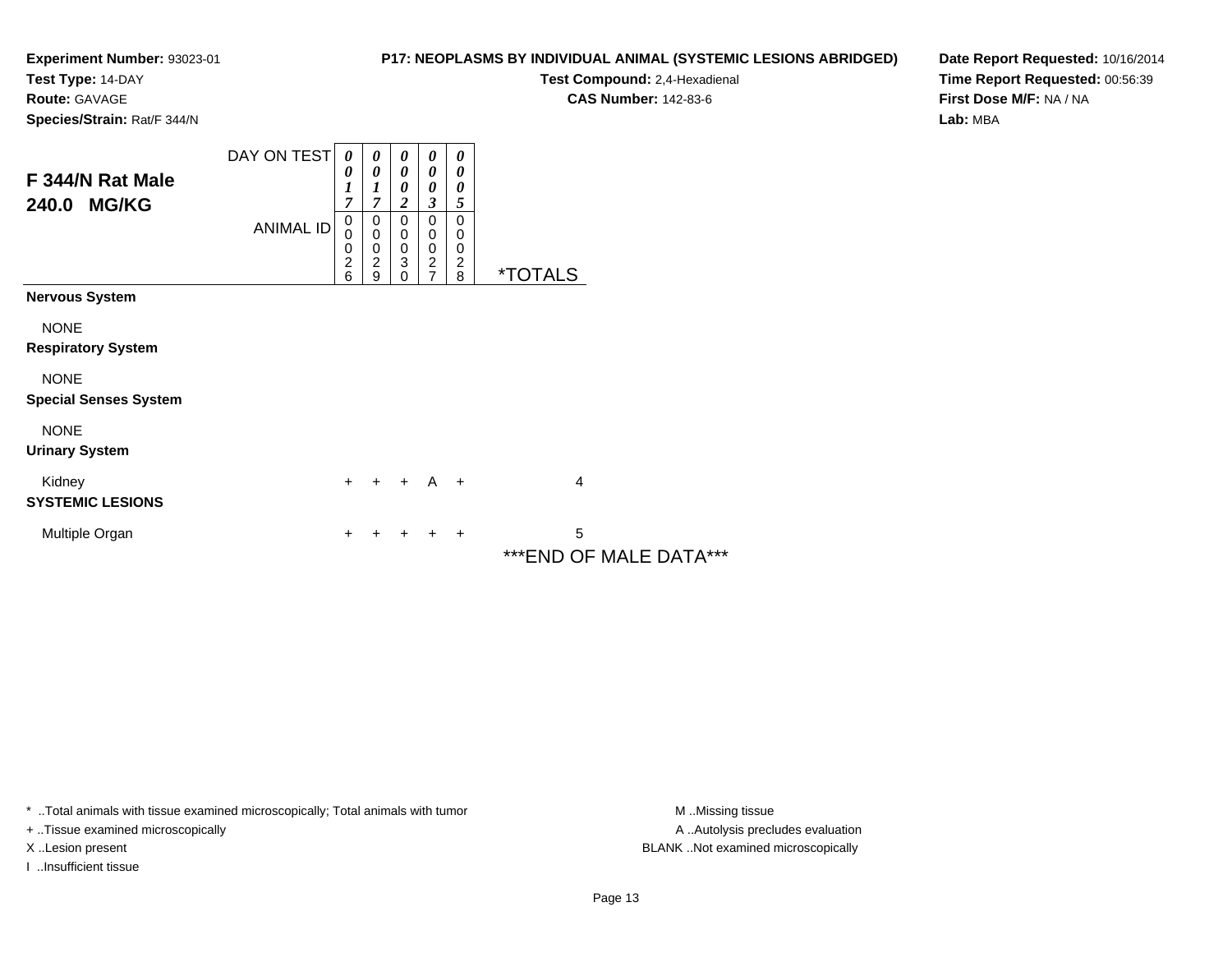**Test Type:** 14-DAY

**Route:** GAVAGE

I ..Insufficient tissue

**Species/Strain:** Rat/F 344/N

## **P17: NEOPLASMS BY INDIVIDUAL ANIMAL (SYSTEMIC LESIONS ABRIDGED)**

**Test Compound:** 2,4-Hexadienal

**CAS Number:** 142-83-6

**Date Report Requested:** 10/16/2014**Time Report Requested:** 00:56:39**First Dose M/F:** NA / NA**Lab:** MBA

| F 344/N Rat Female<br><b>MG/KG</b><br>0.0                                                                           | DAY ON TEST      | 0<br>0<br>1<br>7      | 0<br>$\boldsymbol{\theta}$<br>$\boldsymbol{l}$<br>7 | 0<br>0<br>1<br>7                | 0<br>0<br>1<br>7                             | 0<br>0<br>1<br>7              |                       |
|---------------------------------------------------------------------------------------------------------------------|------------------|-----------------------|-----------------------------------------------------|---------------------------------|----------------------------------------------|-------------------------------|-----------------------|
|                                                                                                                     | <b>ANIMAL ID</b> | 0<br>0<br>0<br>3<br>1 | $\mathbf 0$<br>0<br>0<br>3<br>$\overline{2}$        | $\mathbf 0$<br>0<br>0<br>3<br>3 | $\mathbf 0$<br>0<br>0<br>3<br>$\overline{4}$ | $\pmb{0}$<br>0<br>0<br>3<br>5 | <i><b>*TOTALS</b></i> |
| <b>Alimentary System</b>                                                                                            |                  |                       |                                                     |                                 |                                              |                               |                       |
| Liver<br>Stomach, Forestomach<br><b>Cardiovascular System</b>                                                       |                  | +<br>$\ddot{}$        | +<br>$\ddot{}$                                      | $\ddot{}$<br>$+$                | ٠<br>$+$                                     | $\ddot{}$<br>$\ddot{}$        | 5<br>5                |
| <b>NONE</b><br><b>Endocrine System</b>                                                                              |                  |                       |                                                     |                                 |                                              |                               |                       |
| <b>NONE</b><br><b>General Body System</b>                                                                           |                  |                       |                                                     |                                 |                                              |                               |                       |
| <b>NONE</b><br><b>Genital System</b>                                                                                |                  |                       |                                                     |                                 |                                              |                               |                       |
| <b>NONE</b><br><b>Hematopoietic System</b>                                                                          |                  |                       |                                                     |                                 |                                              |                               |                       |
| <b>NONE</b><br><b>Integumentary System</b>                                                                          |                  |                       |                                                     |                                 |                                              |                               |                       |
| <b>NONE</b><br><b>Musculoskeletal System</b>                                                                        |                  |                       |                                                     |                                 |                                              |                               |                       |
| <b>NONE</b><br><b>Nervous System</b>                                                                                |                  |                       |                                                     |                                 |                                              |                               |                       |
| * Total animals with tissue examined microscopically; Total animals with tumor<br>+ Tissue examined microscopically |                  |                       |                                                     |                                 |                                              |                               |                       |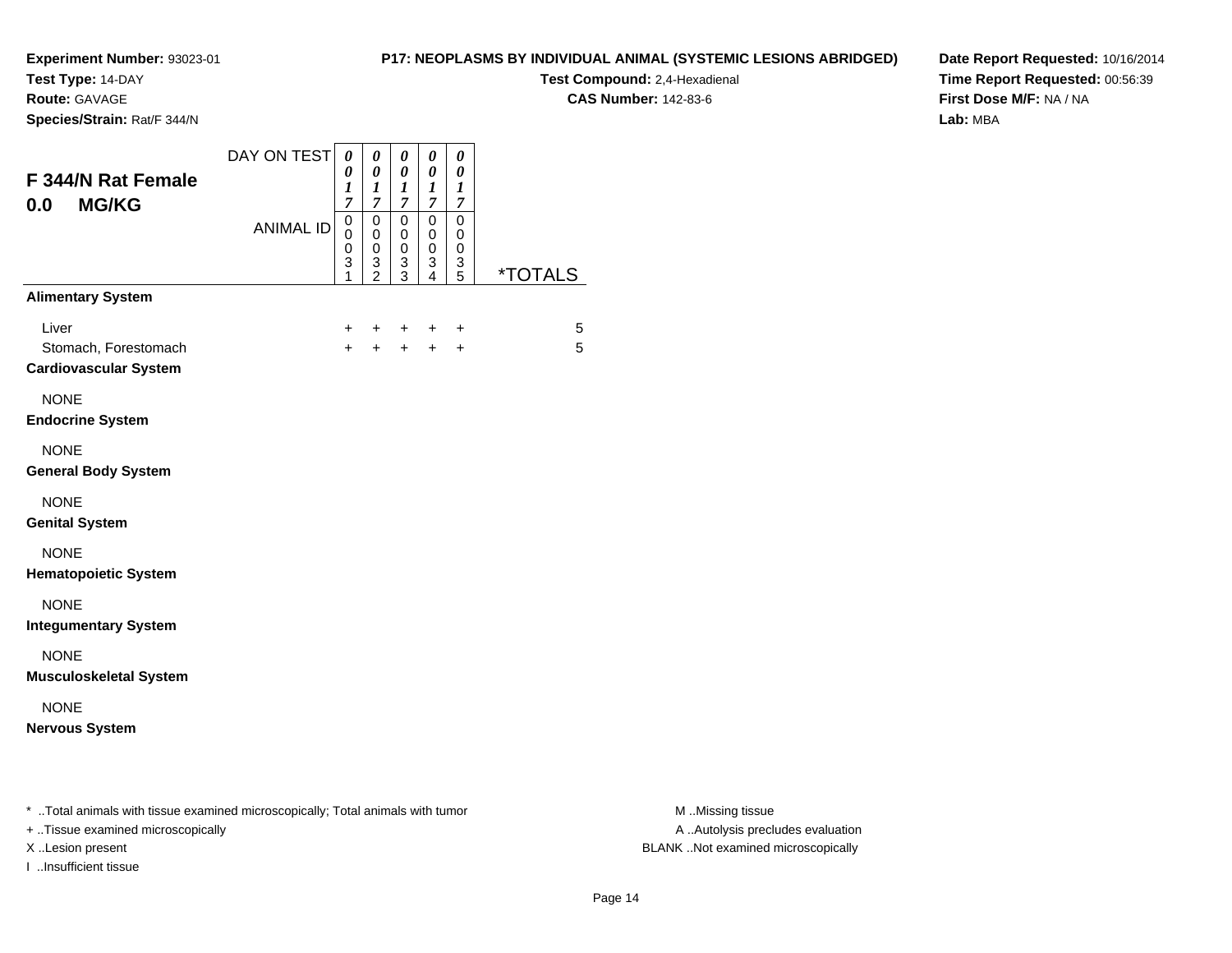**Test Type:** 14-DAY

**Route:** GAVAGE

**Species/Strain:** Rat/F 344/N

| <b>P17: NEOPLASMS BY INDIVIDUAL ANIMAL (SYSTEMIC LESIONS ABRIDGED)</b> |  |  |
|------------------------------------------------------------------------|--|--|
|------------------------------------------------------------------------|--|--|

**Test Compound:** 2,4-Hexadienal **CAS Number:** 142-83-6

**Date Report Requested:** 10/16/2014**Time Report Requested:** 00:56:39**First Dose M/F:** NA / NA**Lab:** MBA

| F 344/N Rat Female<br><b>MG/KG</b><br>0.0   | DAY ON TEST<br><b>ANIMAL ID</b> | 0<br>0<br>$\boldsymbol{l}$<br>$\overline{7}$<br>0<br>0<br>$\pmb{0}$<br>$\overline{3}$ | 0<br>$\boldsymbol{\theta}$<br>1<br>$\overline{7}$<br>0<br>0<br>0<br>$\overline{3}$ | 0<br>0<br>1<br>7<br>$\mathbf 0$<br>0<br>$\mathbf 0$<br>3 | 0<br>0<br>1<br>7<br>0<br>0<br>0<br>3 | 0<br>0<br>1<br>7<br>$\Omega$<br>0<br>0<br>3 |                       |
|---------------------------------------------|---------------------------------|---------------------------------------------------------------------------------------|------------------------------------------------------------------------------------|----------------------------------------------------------|--------------------------------------|---------------------------------------------|-----------------------|
| <b>NONE</b><br><b>Respiratory System</b>    |                                 | 1                                                                                     | $\overline{c}$                                                                     | 3                                                        | 4                                    | 5                                           | <i><b>*TOTALS</b></i> |
| <b>NONE</b><br><b>Special Senses System</b> |                                 |                                                                                       |                                                                                    |                                                          |                                      |                                             |                       |
| <b>NONE</b><br><b>Urinary System</b>        |                                 |                                                                                       |                                                                                    |                                                          |                                      |                                             |                       |
| Kidney<br><b>SYSTEMIC LESIONS</b>           |                                 | $\ddot{}$                                                                             |                                                                                    | $\ddot{}$                                                | $\div$                               | $\ddot{}$                                   | 5                     |
| Multiple Organ                              |                                 | ٠                                                                                     |                                                                                    |                                                          |                                      | ÷                                           | 5                     |

\* ..Total animals with tissue examined microscopically; Total animals with tumor **M** . Missing tissue M ..Missing tissue

+ ..Tissue examined microscopically

I ..Insufficient tissue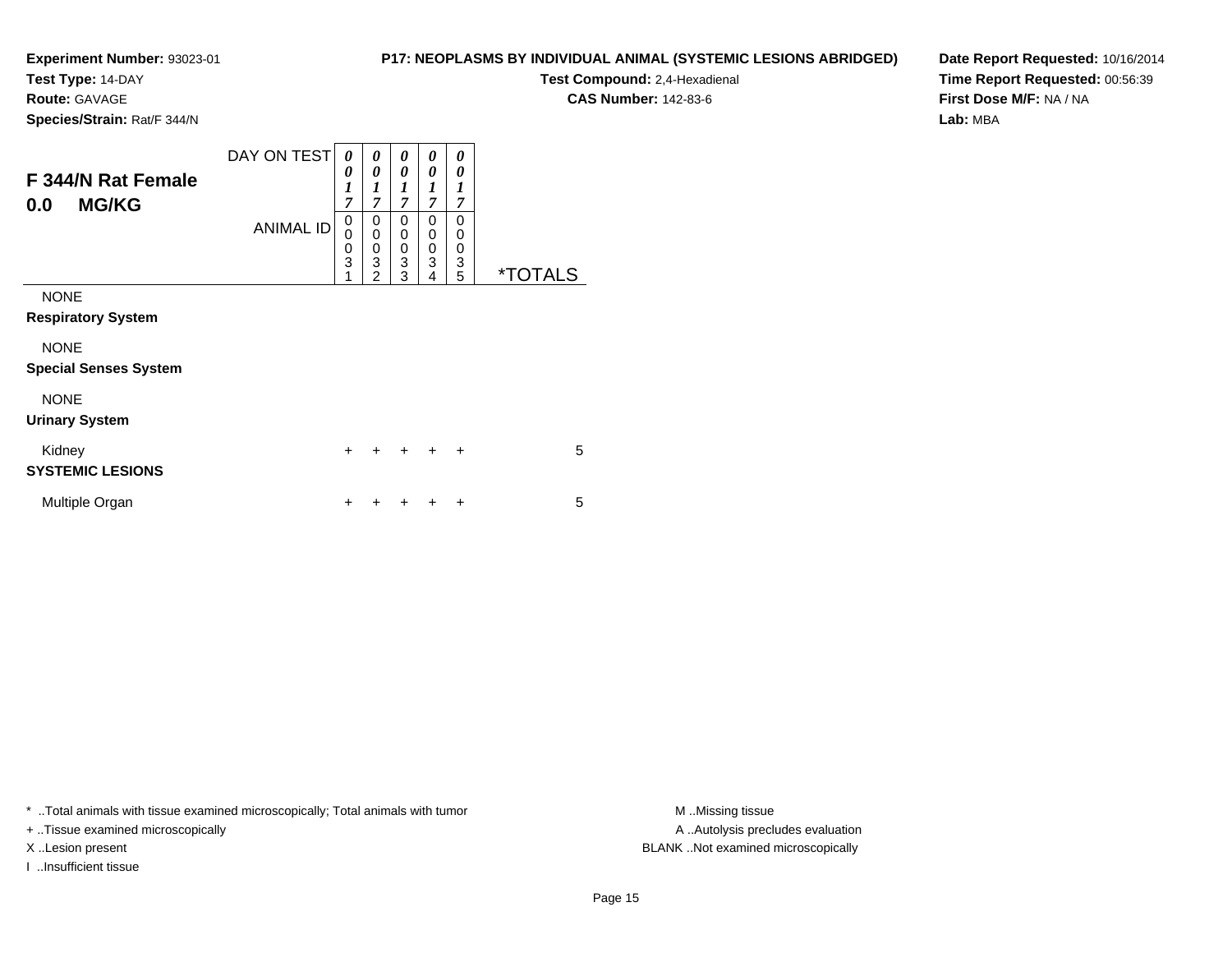| Experiment Number: 93023-01<br>Test Type: 14-DAY<br>Route: GAVAGE<br>Species/Strain: Rat/F 344/N |                                 | P17: NEOPLASMS BY INDIVIDUAL ANIMAL (SYSTEMIC LESIONS ABRIDGED)<br>Test Compound: 2,4-Hexadienal<br><b>CAS Number: 142-83-6</b> | Date Report Requested: 10/16/2014<br>Time Report Requested: 00:56:39<br>First Dose M/F: NA / NA<br>Lab: MBA |
|--------------------------------------------------------------------------------------------------|---------------------------------|---------------------------------------------------------------------------------------------------------------------------------|-------------------------------------------------------------------------------------------------------------|
| F 344/N Rat Female<br><b>MG/KG</b><br>3.0                                                        | DAY ON TEST<br><b>ANIMAL ID</b> |                                                                                                                                 |                                                                                                             |
|                                                                                                  |                                 | <i><b>*TOTALS</b></i>                                                                                                           |                                                                                                             |
| <b>Alimentary System</b>                                                                         |                                 |                                                                                                                                 |                                                                                                             |
| <b>NONE</b><br><b>Cardiovascular System</b>                                                      |                                 |                                                                                                                                 |                                                                                                             |
| <b>NONE</b><br><b>Endocrine System</b>                                                           |                                 |                                                                                                                                 |                                                                                                             |
| <b>NONE</b><br><b>General Body System</b>                                                        |                                 |                                                                                                                                 |                                                                                                             |
| <b>NONE</b><br><b>Genital System</b>                                                             |                                 |                                                                                                                                 |                                                                                                             |
| <b>NONE</b><br><b>Hematopoietic System</b>                                                       |                                 |                                                                                                                                 |                                                                                                             |
| <b>NONE</b><br><b>Integumentary System</b>                                                       |                                 |                                                                                                                                 |                                                                                                             |
| <b>NONE</b><br><b>Musculoskeletal System</b>                                                     |                                 |                                                                                                                                 |                                                                                                             |
| <b>NONE</b><br><b>Nervous System</b>                                                             |                                 |                                                                                                                                 |                                                                                                             |
| <b>NONE</b>                                                                                      |                                 |                                                                                                                                 |                                                                                                             |
|                                                                                                  |                                 |                                                                                                                                 |                                                                                                             |

\* ..Total animals with tissue examined microscopically; Total animals with tumor M..Missing tissue M

+ ..Tissue examined microscopically

I ..Insufficient tissue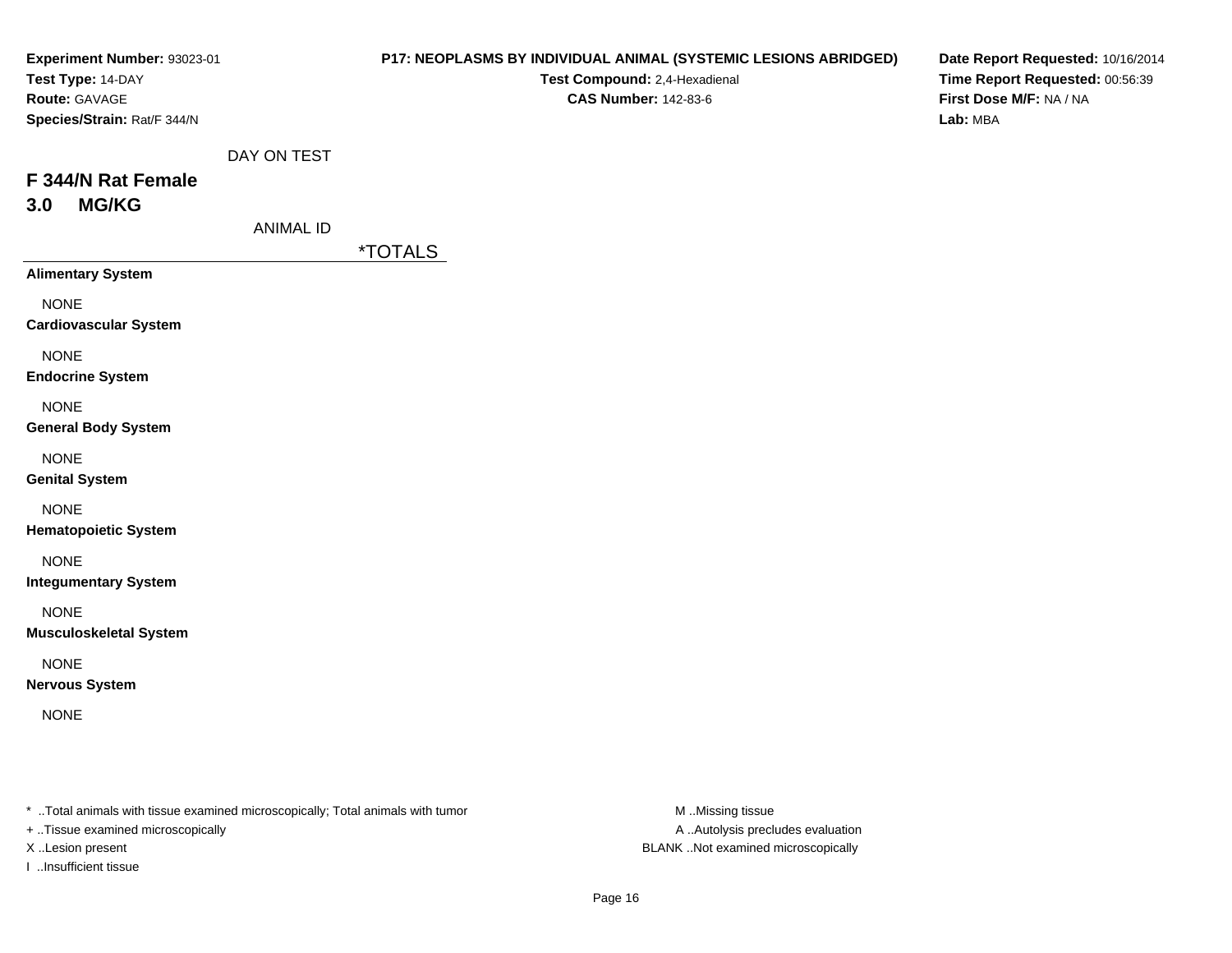| Experiment Number: 93023-01  |                  | P17: NEOPLASMS BY INDIVIDUAL ANIMAL (SYSTEMIC LESIONS ABRIDGED) | Date Report Requested: 10/16/2014 |
|------------------------------|------------------|-----------------------------------------------------------------|-----------------------------------|
| Test Type: 14-DAY            |                  | Test Compound: 2,4-Hexadienal                                   | Time Report Requested: 00:56:39   |
| Route: GAVAGE                |                  | <b>CAS Number: 142-83-6</b>                                     | First Dose M/F: NA / NA           |
| Species/Strain: Rat/F 344/N  |                  |                                                                 | Lab: MBA                          |
|                              | DAY ON TEST      |                                                                 |                                   |
| F 344/N Rat Female           |                  |                                                                 |                                   |
| <b>MG/KG</b><br>3.0          |                  |                                                                 |                                   |
|                              | <b>ANIMAL ID</b> |                                                                 |                                   |
|                              |                  | <i><b>*TOTALS</b></i>                                           |                                   |
| <b>Respiratory System</b>    |                  |                                                                 |                                   |
| <b>NONE</b>                  |                  |                                                                 |                                   |
| <b>Special Senses System</b> |                  |                                                                 |                                   |
| <b>NONE</b>                  |                  |                                                                 |                                   |
| <b>Urinary System</b>        |                  |                                                                 |                                   |
| <b>NONE</b>                  |                  |                                                                 |                                   |
| <b>SYSTEMIC LESIONS</b>      |                  |                                                                 |                                   |
| Multiple Organ               |                  | 0                                                               |                                   |
|                              |                  |                                                                 |                                   |

\* ..Total animals with tissue examined microscopically; Total animals with tumor M..Missing tissue M ..Missing tissue

+ ..Tissue examined microscopically

I ..Insufficient tissue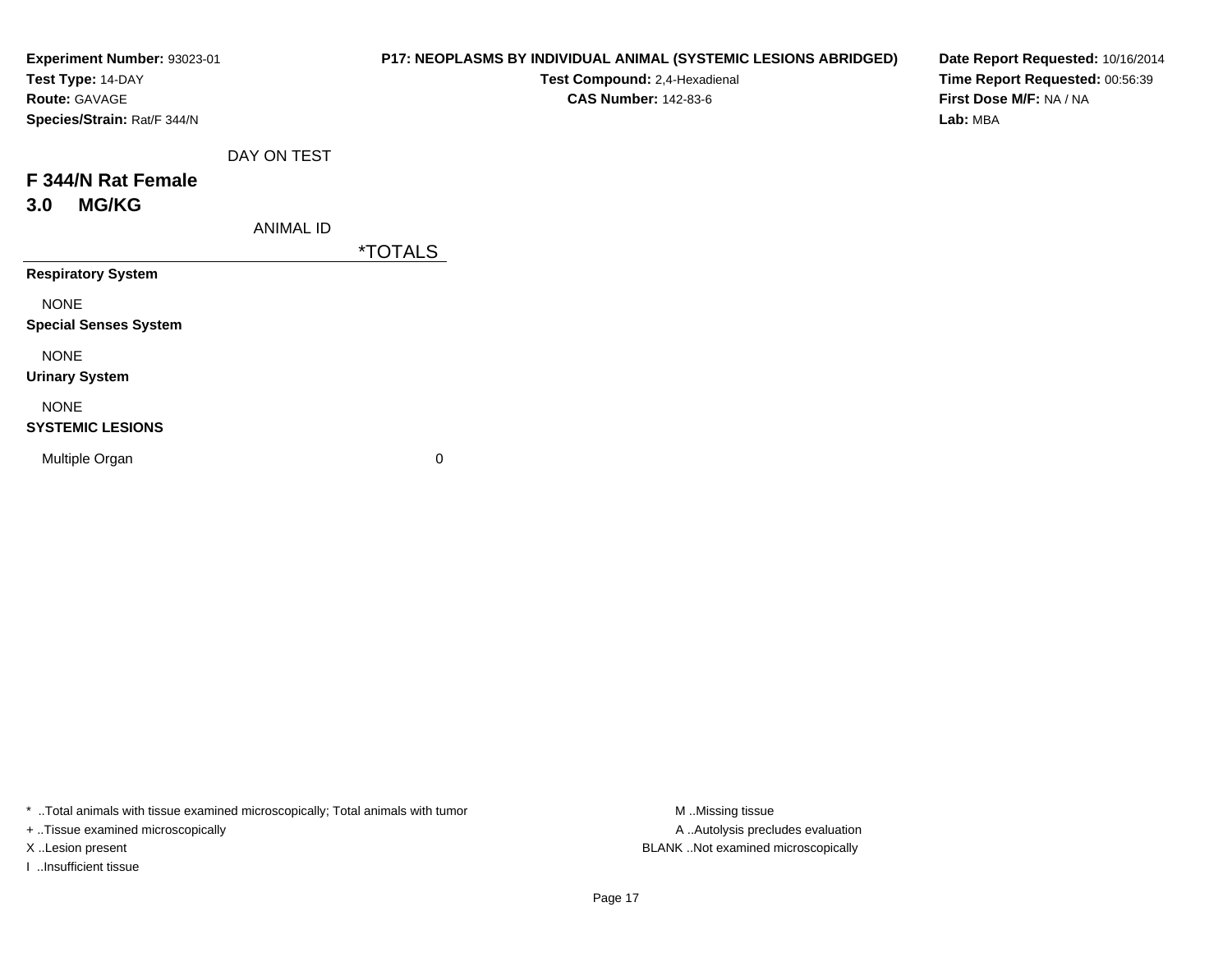| Experiment Number: 93023-01<br>Test Type: 14-DAY<br>Route: GAVAGE<br>Species/Strain: Rat/F 344/N |                                 | P17: NEOPLASMS BY INDIVIDUAL ANIMAL (SYSTEMIC LESIONS ABRIDGED)<br>Test Compound: 2,4-Hexadienal<br><b>CAS Number: 142-83-6</b> | Date Report Requested: 10/16/2014<br>Time Report Requested: 00:56:39<br>First Dose M/F: NA / NA<br>Lab: MBA |
|--------------------------------------------------------------------------------------------------|---------------------------------|---------------------------------------------------------------------------------------------------------------------------------|-------------------------------------------------------------------------------------------------------------|
| F 344/N Rat Female<br><b>MG/KG</b><br>9.0                                                        | DAY ON TEST<br><b>ANIMAL ID</b> |                                                                                                                                 |                                                                                                             |
| <b>Alimentary System</b>                                                                         |                                 | <i><b>*TOTALS</b></i>                                                                                                           |                                                                                                             |
| <b>NONE</b><br><b>Cardiovascular System</b>                                                      |                                 |                                                                                                                                 |                                                                                                             |
| <b>NONE</b><br><b>Endocrine System</b>                                                           |                                 |                                                                                                                                 |                                                                                                             |
| <b>NONE</b><br><b>General Body System</b>                                                        |                                 |                                                                                                                                 |                                                                                                             |
| <b>NONE</b><br><b>Genital System</b>                                                             |                                 |                                                                                                                                 |                                                                                                             |
| <b>NONE</b><br><b>Hematopoietic System</b>                                                       |                                 |                                                                                                                                 |                                                                                                             |
| <b>NONE</b><br><b>Integumentary System</b>                                                       |                                 |                                                                                                                                 |                                                                                                             |
| <b>NONE</b><br><b>Musculoskeletal System</b>                                                     |                                 |                                                                                                                                 |                                                                                                             |
| <b>NONE</b><br><b>Nervous System</b>                                                             |                                 |                                                                                                                                 |                                                                                                             |
| <b>NONE</b>                                                                                      |                                 |                                                                                                                                 |                                                                                                             |
|                                                                                                  |                                 |                                                                                                                                 |                                                                                                             |

\* ..Total animals with tissue examined microscopically; Total animals with tumor M..Missing tissue M

+ ..Tissue examined microscopically

I ..Insufficient tissue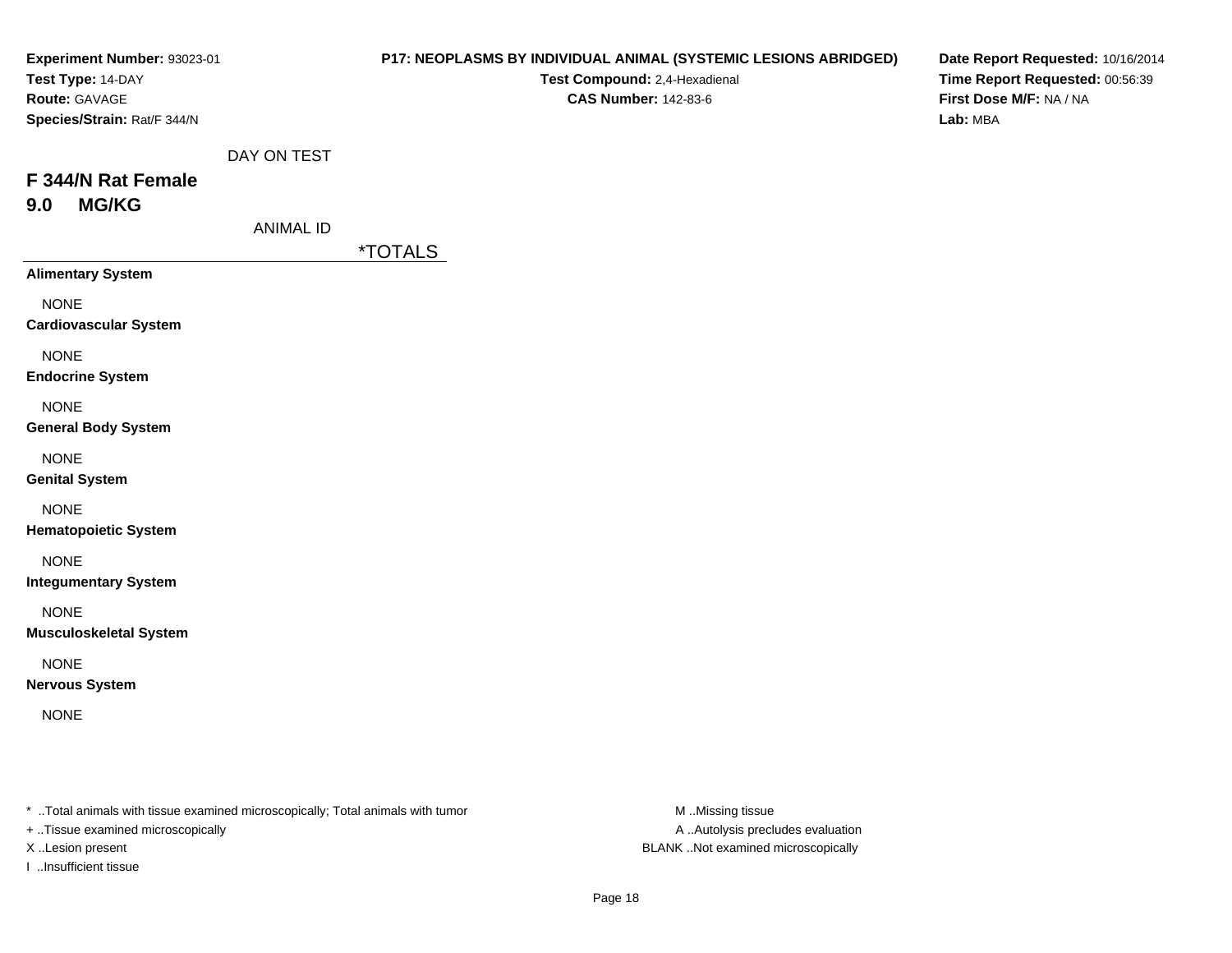| Experiment Number: 93023-01<br>Test Type: 14-DAY<br>Route: GAVAGE<br>Species/Strain: Rat/F 344/N |                  | P17: NEOPLASMS BY INDIVIDUAL ANIMAL (SYSTEMIC LESIONS ABRIDGED)<br>Test Compound: 2,4-Hexadienal<br><b>CAS Number: 142-83-6</b> | Date Report Requested: 10/16/2014<br>Time Report Requested: 00:56:39<br>First Dose M/F: NA / NA<br>Lab: MBA |
|--------------------------------------------------------------------------------------------------|------------------|---------------------------------------------------------------------------------------------------------------------------------|-------------------------------------------------------------------------------------------------------------|
|                                                                                                  | DAY ON TEST      |                                                                                                                                 |                                                                                                             |
| F 344/N Rat Female                                                                               |                  |                                                                                                                                 |                                                                                                             |
| <b>MG/KG</b><br>9.0                                                                              |                  |                                                                                                                                 |                                                                                                             |
|                                                                                                  | <b>ANIMAL ID</b> |                                                                                                                                 |                                                                                                             |
|                                                                                                  |                  | <i><b>*TOTALS</b></i>                                                                                                           |                                                                                                             |
| <b>Respiratory System</b>                                                                        |                  |                                                                                                                                 |                                                                                                             |
| <b>NONE</b><br><b>Special Senses System</b>                                                      |                  |                                                                                                                                 |                                                                                                             |
| <b>NONE</b><br><b>Urinary System</b>                                                             |                  |                                                                                                                                 |                                                                                                             |
| <b>NONE</b><br><b>SYSTEMIC LESIONS</b>                                                           |                  |                                                                                                                                 |                                                                                                             |
| Multiple Organ                                                                                   |                  | 0                                                                                                                               |                                                                                                             |

\* ..Total animals with tissue examined microscopically; Total animals with tumor M..Missing tissue M ..Missing tissue

+ ..Tissue examined microscopically

I ..Insufficient tissue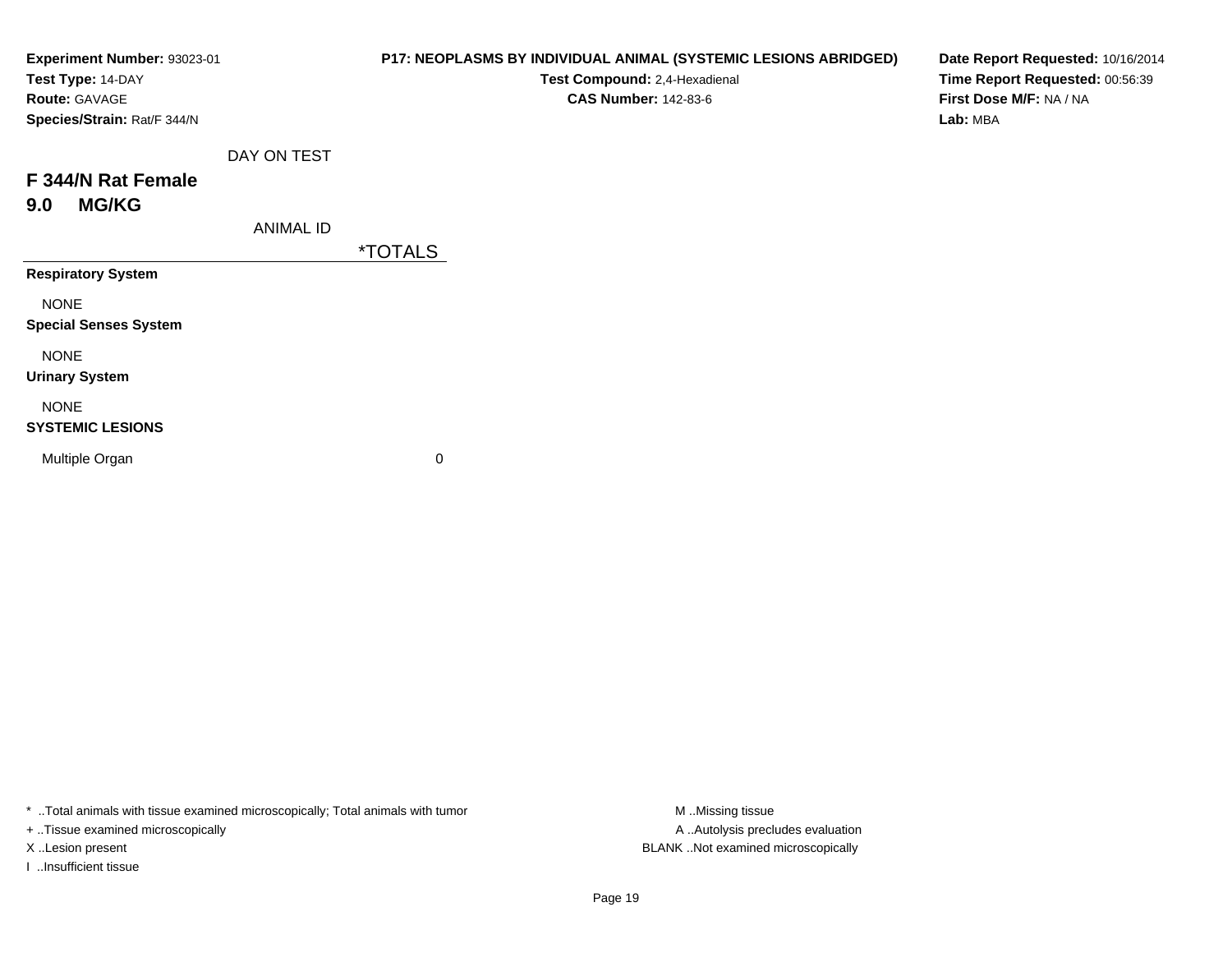**Test Type:** 14-DAY

**Route:** GAVAGE

**Species/Strain:** Rat/F 344/N

## **P17: NEOPLASMS BY INDIVIDUAL ANIMAL (SYSTEMIC LESIONS ABRIDGED)**

**Test Compound:** 2,4-Hexadienal **CAS Number:** 142-83-6

**Date Report Requested:** 10/16/2014**Time Report Requested:** 00:56:39**First Dose M/F:** NA / NA**Lab:** MBA

| F 344/N Rat Female<br><b>MG/KG</b><br>27.0           | DAY ON TEST      | 0<br>0<br>$\boldsymbol{l}$<br>$\overline{7}$ | 0<br>$\boldsymbol{\theta}$<br>1<br>$\overline{7}$ | 0<br>0<br>$\boldsymbol{l}$<br>$\overline{7}$ | 0<br>0<br>1<br>$\overline{7}$ | 0<br>$\pmb{\theta}$<br>1<br>7             |                       |
|------------------------------------------------------|------------------|----------------------------------------------|---------------------------------------------------|----------------------------------------------|-------------------------------|-------------------------------------------|-----------------------|
|                                                      | <b>ANIMAL ID</b> | 0<br>$\mathbf 0$<br>0<br>4<br>6              | 0<br>$\mathbf 0$<br>0<br>4<br>$\overline{7}$      | 0<br>0<br>0<br>4<br>8                        | 0<br>0<br>0<br>4<br>9         | 0<br>$\mathbf 0$<br>0<br>5<br>$\mathbf 0$ | <i><b>*TOTALS</b></i> |
| <b>Alimentary System</b>                             |                  |                                              |                                                   |                                              |                               |                                           |                       |
| Stomach, Forestomach<br><b>Cardiovascular System</b> |                  | $\ddot{}$                                    | +                                                 | $\ddot{}$                                    | $\div$                        | $\ddot{}$                                 | 5                     |
| <b>NONE</b><br><b>Endocrine System</b>               |                  |                                              |                                                   |                                              |                               |                                           |                       |
| <b>NONE</b><br><b>General Body System</b>            |                  |                                              |                                                   |                                              |                               |                                           |                       |
| <b>NONE</b><br><b>Genital System</b>                 |                  |                                              |                                                   |                                              |                               |                                           |                       |
| <b>Uterus</b><br><b>Hematopoietic System</b>         |                  |                                              |                                                   |                                              | $\ddot{}$                     |                                           | 1                     |
| <b>NONE</b><br><b>Integumentary System</b>           |                  |                                              |                                                   |                                              |                               |                                           |                       |
| <b>NONE</b><br><b>Musculoskeletal System</b>         |                  |                                              |                                                   |                                              |                               |                                           |                       |
| <b>NONE</b><br><b>Nervous System</b>                 |                  |                                              |                                                   |                                              |                               |                                           |                       |
| <b>NONE</b>                                          |                  |                                              |                                                   |                                              |                               |                                           |                       |

\* ..Total animals with tissue examined microscopically; Total animals with tumor **M** . Missing tissue M ..Missing tissue

+ ..Tissue examined microscopically

I ..Insufficient tissue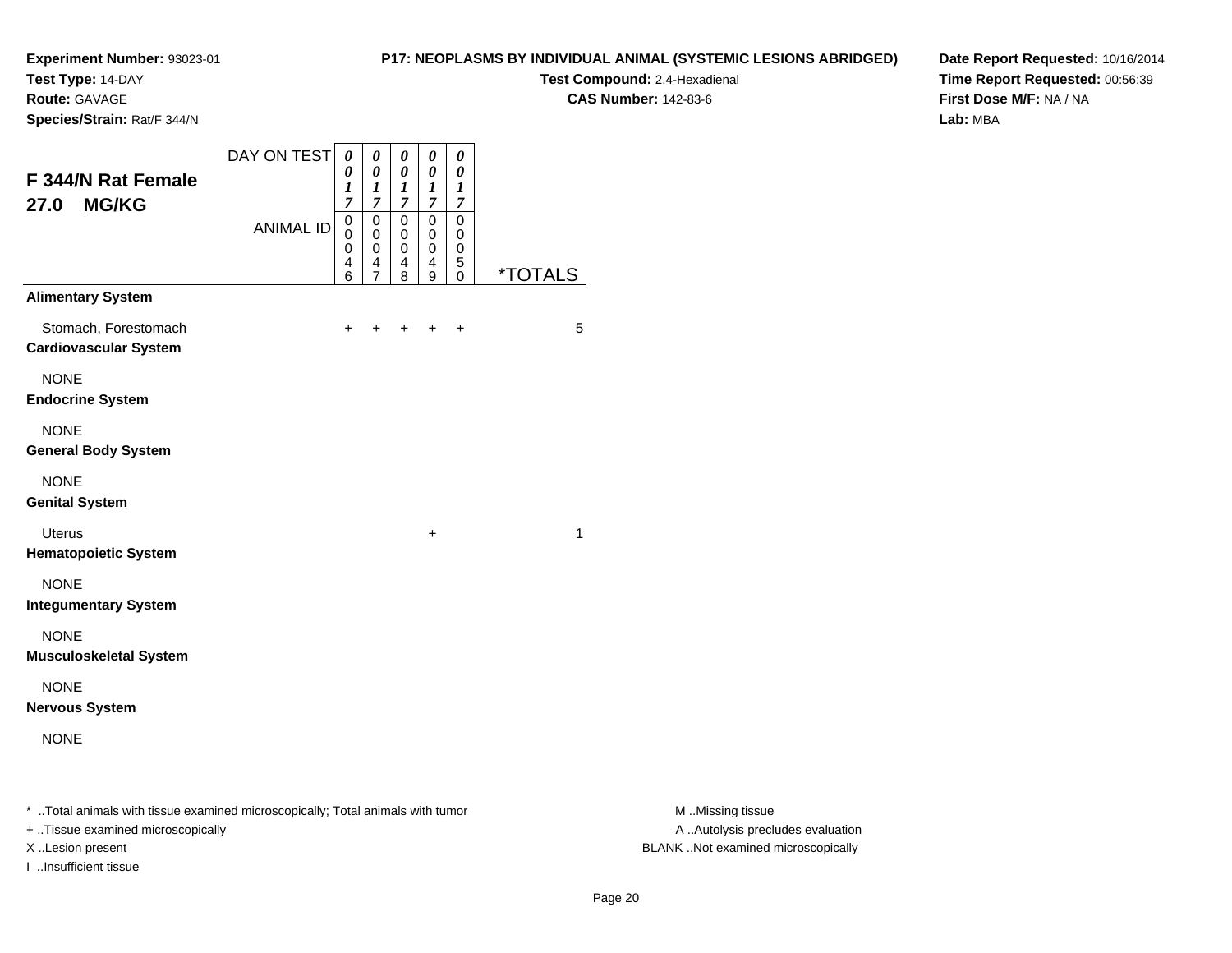**Test Type:** 14-DAY

**Route:** GAVAGE

**Species/Strain:** Rat/F 344/N

| <b>Test Compound: 2,4-Hexadienal</b> |  |
|--------------------------------------|--|
| <b>CAS Number: 142-83-6</b>          |  |

**P17: NEOPLASMS BY INDIVIDUAL ANIMAL (SYSTEMIC LESIONS ABRIDGED)**

**Date Report Requested:** 10/16/2014**Time Report Requested:** 00:56:39**First Dose M/F:** NA / NA**Lab:** MBA

| F 344/N Rat Female<br><b>MG/KG</b><br>27.0  | DAY ON TEST      | 0<br>0<br>$\boldsymbol{l}$<br>$\overline{7}$ | 0<br>$\boldsymbol{\theta}$<br>1<br>$\overline{7}$ | 0<br>0<br>$\boldsymbol{l}$<br>$\overline{7}$ | 0<br>0<br>1<br>$\overline{7}$ | 0<br>0<br>1<br>$\overline{7}$ |                       |
|---------------------------------------------|------------------|----------------------------------------------|---------------------------------------------------|----------------------------------------------|-------------------------------|-------------------------------|-----------------------|
|                                             | <b>ANIMAL ID</b> | 0<br>0<br>0<br>4<br>6                        | 0<br>0<br>0<br>4<br>$\overline{7}$                | 0<br>0<br>0<br>4<br>8                        | 0<br>0<br>0<br>4<br>9         | 0<br>0<br>0<br>5<br>0         | <i><b>*TOTALS</b></i> |
| <b>Respiratory System</b>                   |                  |                                              |                                                   |                                              |                               |                               |                       |
| <b>NONE</b><br><b>Special Senses System</b> |                  |                                              |                                                   |                                              |                               |                               |                       |
| <b>NONE</b><br><b>Urinary System</b>        |                  |                                              |                                                   |                                              |                               |                               |                       |
| <b>NONE</b><br><b>SYSTEMIC LESIONS</b>      |                  |                                              |                                                   |                                              |                               |                               |                       |
| Multiple Organ                              |                  | ٠                                            | ٠                                                 | +                                            | ÷                             | ÷                             | 5                     |

\* ..Total animals with tissue examined microscopically; Total animals with tumor **M** . Missing tissue M ..Missing tissue

+ ..Tissue examined microscopically

I ..Insufficient tissue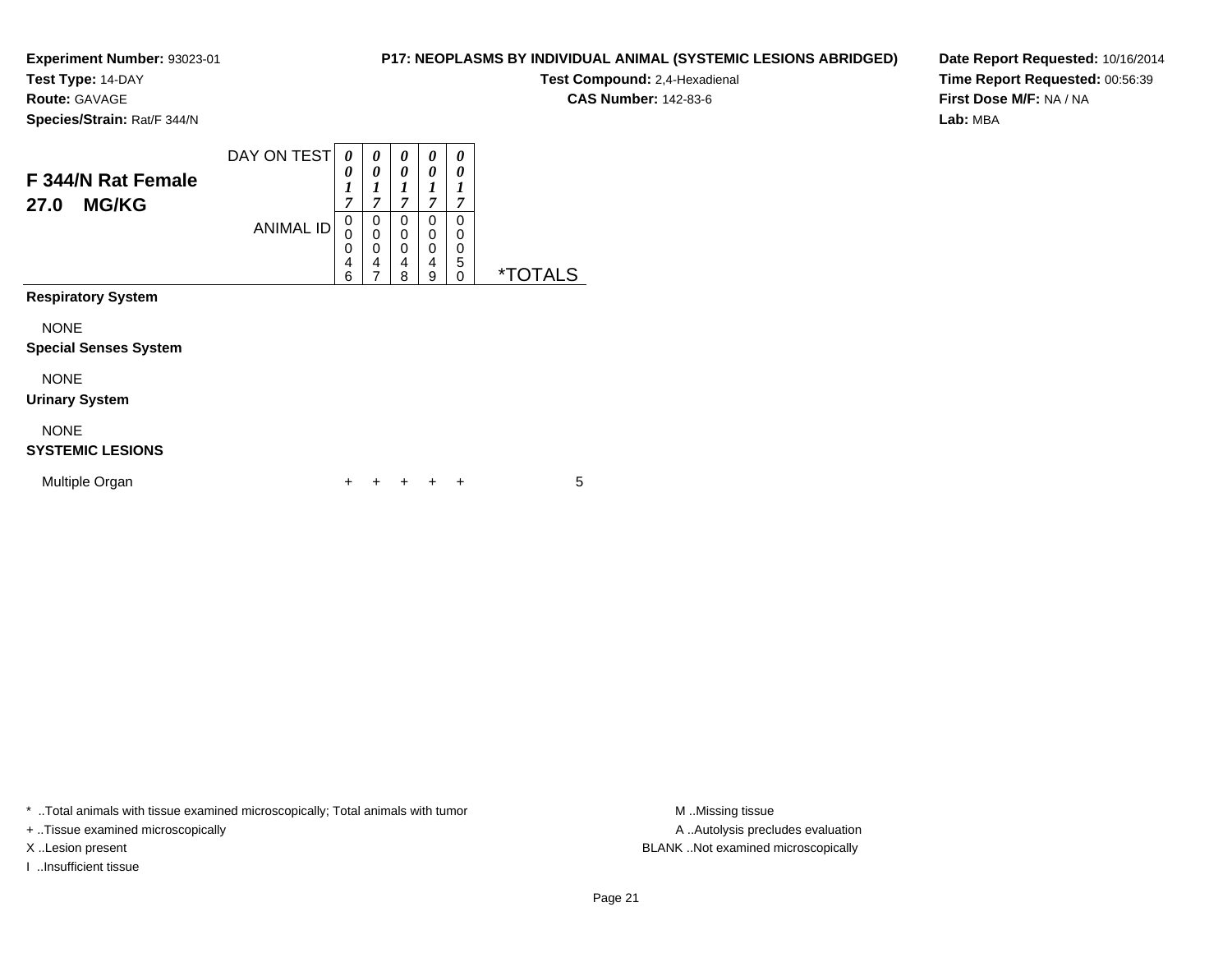**Test Type:** 14-DAY

**Route:** GAVAGE

**Species/Strain:** Rat/F 344/N

## **P17: NEOPLASMS BY INDIVIDUAL ANIMAL (SYSTEMIC LESIONS ABRIDGED)**

**Test Compound:** 2,4-Hexadienal **CAS Number:** 142-83-6

**Date Report Requested:** 10/16/2014**Time Report Requested:** 00:56:39**First Dose M/F:** NA / NA**Lab:** MBA

| F 344/N Rat Female<br><b>MG/KG</b><br>80.0                    | DAY ON TEST      | $\boldsymbol{\theta}$<br>$\boldsymbol{\theta}$<br>1<br>$\overline{7}$ | 0<br>0<br>1<br>$\overline{7}$                | 0<br>0<br>$\boldsymbol{l}$<br>$\overline{7}$                  | 0<br>0<br>1<br>$\overline{7}$      | 0<br>0<br>1<br>$\overline{7}$   |                       |
|---------------------------------------------------------------|------------------|-----------------------------------------------------------------------|----------------------------------------------|---------------------------------------------------------------|------------------------------------|---------------------------------|-----------------------|
|                                                               | <b>ANIMAL ID</b> | $\mathbf 0$<br>$\mathbf 0$<br>$\mathbf 0$<br>5<br>1                   | $\mathsf 0$<br>0<br>0<br>5<br>$\overline{2}$ | $\mathbf 0$<br>$\mathbf 0$<br>$\mathbf 0$<br>$\mathbf 5$<br>3 | 0<br>0<br>0<br>5<br>$\overline{4}$ | $\mathbf 0$<br>0<br>0<br>5<br>5 | <i><b>*TOTALS</b></i> |
| <b>Alimentary System</b>                                      |                  |                                                                       |                                              |                                                               |                                    |                                 |                       |
| Liver<br>Stomach, Forestomach<br><b>Cardiovascular System</b> |                  | +<br>$+$                                                              | $\ddot{}$<br>$+$                             | $+$<br>$+$                                                    | $\ddot{}$<br>$+$                   | $\div$<br>$\ddot{}$             | 5<br>5                |
| <b>NONE</b><br><b>Endocrine System</b>                        |                  |                                                                       |                                              |                                                               |                                    |                                 |                       |
| <b>NONE</b><br><b>General Body System</b>                     |                  |                                                                       |                                              |                                                               |                                    |                                 |                       |
| <b>NONE</b><br><b>Genital System</b>                          |                  |                                                                       |                                              |                                                               |                                    |                                 |                       |
| <b>NONE</b><br><b>Hematopoietic System</b>                    |                  |                                                                       |                                              |                                                               |                                    |                                 |                       |
| <b>NONE</b><br><b>Integumentary System</b>                    |                  |                                                                       |                                              |                                                               |                                    |                                 |                       |
| <b>NONE</b><br><b>Musculoskeletal System</b>                  |                  |                                                                       |                                              |                                                               |                                    |                                 |                       |
| <b>NONE</b><br><b>Nervous System</b>                          |                  |                                                                       |                                              |                                                               |                                    |                                 |                       |
|                                                               |                  |                                                                       |                                              |                                                               |                                    |                                 |                       |

\* ..Total animals with tissue examined microscopically; Total animals with tumor **M** . Missing tissue M ..Missing tissue

+ ..Tissue examined microscopically

I ..Insufficient tissue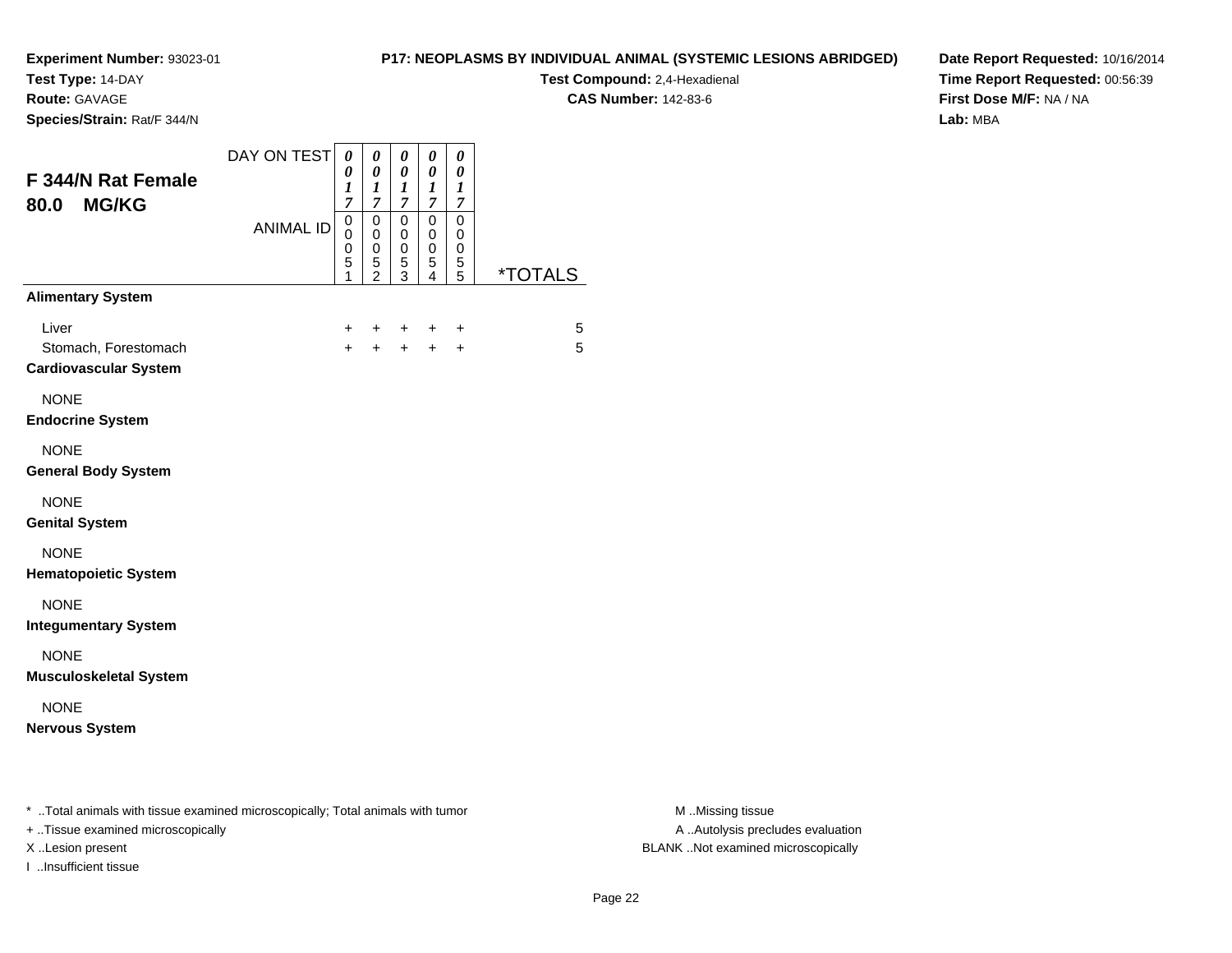**Test Type:** 14-DAY

**Route:** GAVAGE

**Species/Strain:** Rat/F 344/N

# **P17: NEOPLASMS BY INDIVIDUAL ANIMAL (SYSTEMIC LESIONS ABRIDGED)**

**Test Compound:** 2,4-Hexadienal **CAS Number:** 142-83-6

**Date Report Requested:** 10/16/2014**Time Report Requested:** 00:56:39**First Dose M/F:** NA / NA**Lab:** MBA

| <b>F 344/N Rat Female</b><br><b>MG/KG</b><br>80.0 | DAY ON TEST<br><b>ANIMAL ID</b> | 0<br>0<br>$\boldsymbol{l}$<br>7<br>$\mathbf 0$<br>0<br>$\boldsymbol{0}$<br>5<br>1 | 0<br>0<br>$\boldsymbol{l}$<br>$\overline{7}$<br>0<br>0<br>0<br>5<br>$\overline{2}$ | 0<br>0<br>1<br>7<br>0<br>0<br>0<br>5<br>3 | 0<br>0<br>1<br>$\overline{7}$<br>0<br>0<br>0<br>5<br>4 | 0<br>0<br>1<br>7<br>0<br>0<br>0<br>5<br>5 | <i><b>*TOTALS</b></i> |
|---------------------------------------------------|---------------------------------|-----------------------------------------------------------------------------------|------------------------------------------------------------------------------------|-------------------------------------------|--------------------------------------------------------|-------------------------------------------|-----------------------|
| <b>NONE</b><br><b>Respiratory System</b>          |                                 |                                                                                   |                                                                                    |                                           |                                                        |                                           |                       |
| <b>NONE</b><br><b>Special Senses System</b>       |                                 |                                                                                   |                                                                                    |                                           |                                                        |                                           |                       |
| <b>NONE</b><br><b>Urinary System</b>              |                                 |                                                                                   |                                                                                    |                                           |                                                        |                                           |                       |
| Kidney<br><b>SYSTEMIC LESIONS</b>                 |                                 | $\ddot{}$                                                                         |                                                                                    | $\div$                                    | $\div$                                                 | $\ddot{}$                                 | 5                     |
| Multiple Organ                                    |                                 | ÷                                                                                 |                                                                                    |                                           |                                                        | ÷                                         | 5                     |

\* ..Total animals with tissue examined microscopically; Total animals with tumor **M** . Missing tissue M ..Missing tissue

+ ..Tissue examined microscopically

I ..Insufficient tissue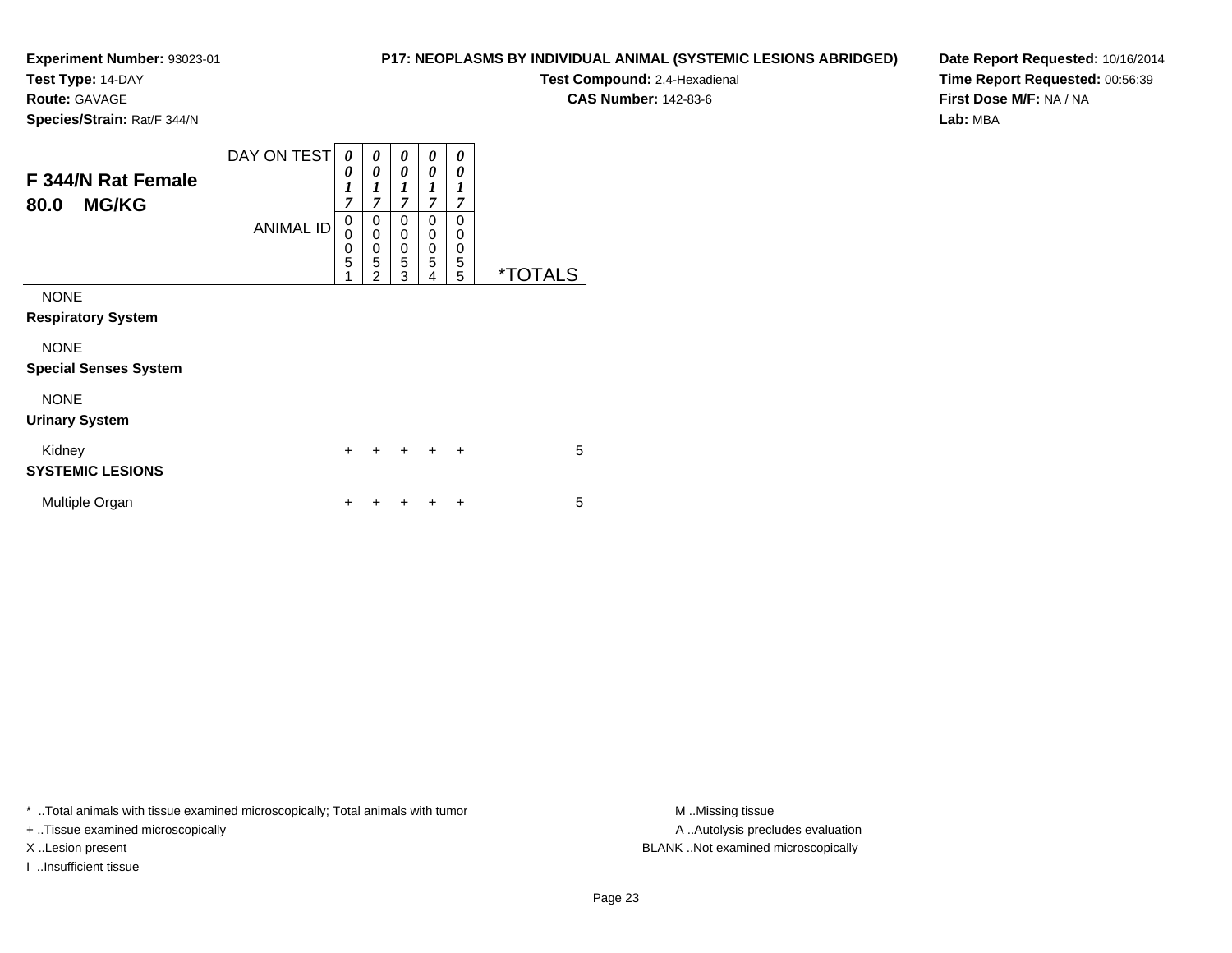**Test Type:** 14-DAY

**Route:** GAVAGE

**Species/Strain:** Rat/F 344/N

## **P17: NEOPLASMS BY INDIVIDUAL ANIMAL (SYSTEMIC LESIONS ABRIDGED)**

**Test Compound:** 2,4-Hexadienal **CAS Number:** 142-83-6

**Date Report Requested:** 10/16/2014**Time Report Requested:** 00:56:39**First Dose M/F:** NA / NA**Lab:** MBA

| F 344/N Rat Female<br>240.0 MG/KG                    | DAY ON TEST<br><b>ANIMAL ID</b> | 0<br>0<br>$\boldsymbol{l}$<br>$\boldsymbol{\theta}$<br>0<br>$\mathbf 0$<br>$\mathbf 0$<br>5<br>8 | 0<br>0<br>1<br>$\overline{7}$<br>0<br>0<br>$\mathbf 0$<br>5<br>6 | 0<br>0<br>1<br>$\overline{7}$<br>0<br>0<br>$\mathbf 0$<br>6<br>0 | 0<br>0<br>0<br>3<br>0<br>0<br>$\mathbf 0$<br>5<br>9 | 0<br>$\boldsymbol{\theta}$<br>0<br>5<br>0<br>0<br>$\mathbf 0$<br>5<br>$\overline{7}$ | <i><b>*TOTALS</b></i> |
|------------------------------------------------------|---------------------------------|--------------------------------------------------------------------------------------------------|------------------------------------------------------------------|------------------------------------------------------------------|-----------------------------------------------------|--------------------------------------------------------------------------------------|-----------------------|
| <b>Alimentary System</b>                             |                                 |                                                                                                  |                                                                  |                                                                  |                                                     |                                                                                      |                       |
| Liver                                                |                                 | $\ddot{}$                                                                                        | ٠                                                                | ÷                                                                | ÷                                                   | +                                                                                    | 5                     |
| Stomach, Forestomach<br><b>Cardiovascular System</b> |                                 | $+$                                                                                              | $\ddot{}$                                                        | $\ddot{}$                                                        | $\ddot{}$                                           | +                                                                                    | 5                     |
| <b>NONE</b><br><b>Endocrine System</b>               |                                 |                                                                                                  |                                                                  |                                                                  |                                                     |                                                                                      |                       |
| <b>NONE</b><br><b>General Body System</b>            |                                 |                                                                                                  |                                                                  |                                                                  |                                                     |                                                                                      |                       |
| Peritoneum<br><b>Genital System</b>                  |                                 | $\ddot{}$                                                                                        |                                                                  |                                                                  |                                                     |                                                                                      | $\mathbf{1}$          |
| <b>NONE</b><br><b>Hematopoietic System</b>           |                                 |                                                                                                  |                                                                  |                                                                  |                                                     |                                                                                      |                       |
| Spleen<br><b>Integumentary System</b>                |                                 | $+$                                                                                              | $+$                                                              | $\ddot{}$                                                        |                                                     |                                                                                      | 3                     |
| <b>NONE</b><br><b>Musculoskeletal System</b>         |                                 |                                                                                                  |                                                                  |                                                                  |                                                     |                                                                                      |                       |
| <b>NONE</b><br><b>Nervous System</b>                 |                                 |                                                                                                  |                                                                  |                                                                  |                                                     |                                                                                      |                       |

\* ..Total animals with tissue examined microscopically; Total animals with tumor **M** . Missing tissue M ..Missing tissue

+ ..Tissue examined microscopically

I ..Insufficient tissue